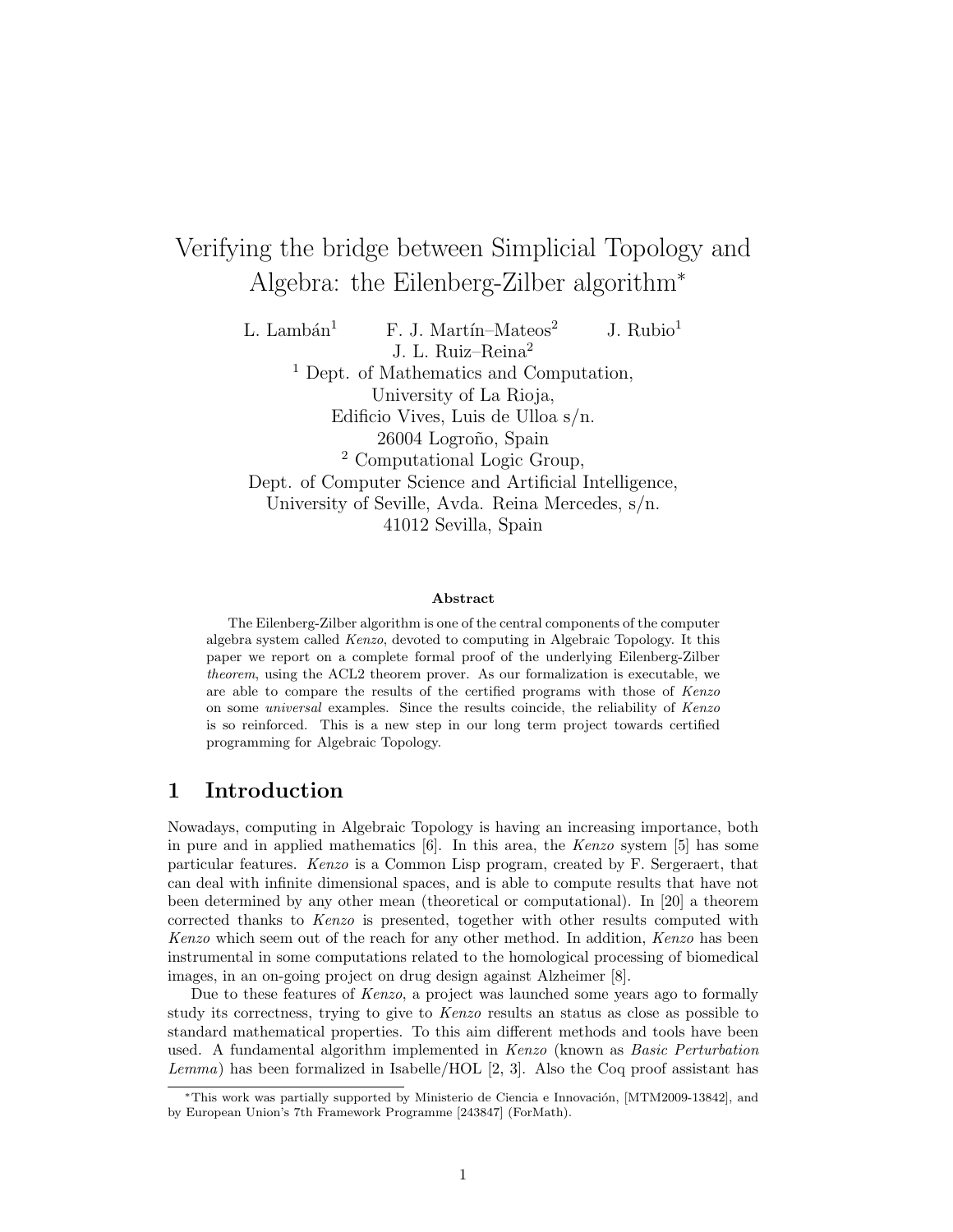been used, for instance, to model the homology of bicomplexes [4] and the computation of homology groups in the finite case [7].

Both Isabelle/HOL and Coq are very powerful tools (in particular, both are based on higher-order logic), but they are far from the *Kenzo* programming language: Common Lisp. It was therefore natural to use ACL2 [10], a theorem prover intimately linked to Common Lisp. Even though ACL2 is not suitable to model all Kenzo characteristics (as Kenzo uses higher-order functional programming, while ACL2 is rather a first-order tool; this explains the role of Isabelle/HOL and Coq in our global project), it is superior to any other tool when formalizing the actual Kenzo source code.

In this area of ACL2 application to Algebraic and Simplicial Topology, several objectives has been already achieved. In [1] simplicial sets where studied as rewriting systems, producing in a new way the canonical decomposition of each simplex. The degeneracy encoding used in Kenzo was formalized and proved correct in [15]. Finally, a normalization theorem needed as a preprocessing justifying the Kenzo way of working was also proved in ACL2 [12].

The formal proof of the Normalization Theorem was carried out by using a conceptual tool called simplicial polynomial [11], which allows us to enhance ACL2 with a kind of algebraic rewriting (namely, a simplification strategy for rings), providing a greater automation in the proof. This same tool is now applied to the correctness proof of the Eilenberg-Zilber algorithm. It is not only reused at the conceptual level, but it also provides a truly proof reusing, as illustrated in the following figures. The Eilenberg-Zilber Theorem needed around 13000 lines of ACL2 code [13], while the Normalization Theorem needed around 4500 lines [12] (so, Eilenberg-Zilber can be considered three times more difficult than normalization). These data must be however be tempered with the existence of 6000 lines of ACL2 code devoted to infrastructure (algebraic rewriting, meta-rules, macro and theory generating facilities, and so on; see [12] for details). This infrastructure was prepared for the Normalization Theorem and then it has been fully reused in the Eilenberg-Zilber formalization. Thus, the learned lesson is that paying attention to a systematic development can be rewarding in mechanized theorem proving (as it is in computer programming).

As for the conceptual importance of the Eilenberg-Zilber Theorem, let us explain roughly it establishes the bridge between geometry and algebra in Algebraic (Simplicial) Topology. More concretely, it states a homological equivalence between (the chain complex of) a Cartesian product (a geometric construction) and the tensor product of two chain complexes (a purely algebraic construction). This fundamental aspect of Eilenberg-Zilber is reflected in its computational counter-part: experimental studies of log files for Kenzo showed that most of the running time is devoted to Eilenberg-Zilber computations (and more concretely to the computation of the map which will be called Shih later). Thus, giving a mechanized proof of it seems a good challenge to demonstrate the usability of this kind of hard formal methods in computer algebra verification. In addition, we hope that the different technical tools introduced in ACL2 to deal with complex combinatorial structures can be of help in the area of automated theorem proving.

The organization of the paper is as follows. Next section is devoted to state the mathematical problem, while Section 3 deals with the description of the formal proof, introducing a generalization of simplicial polynomials, some ACL2 enhancements and a short presentation of the ACL2 code (for details, the reader is referred to [13]). Then, in Section 4 the aspects related to executability are developed; it includes an operational interpretation of the proof, its application to a universal example and the comparison with the real Kenzo results, showing the coherence and usefulness of our approach. The paper ends with conclusions, further work and the bibliography.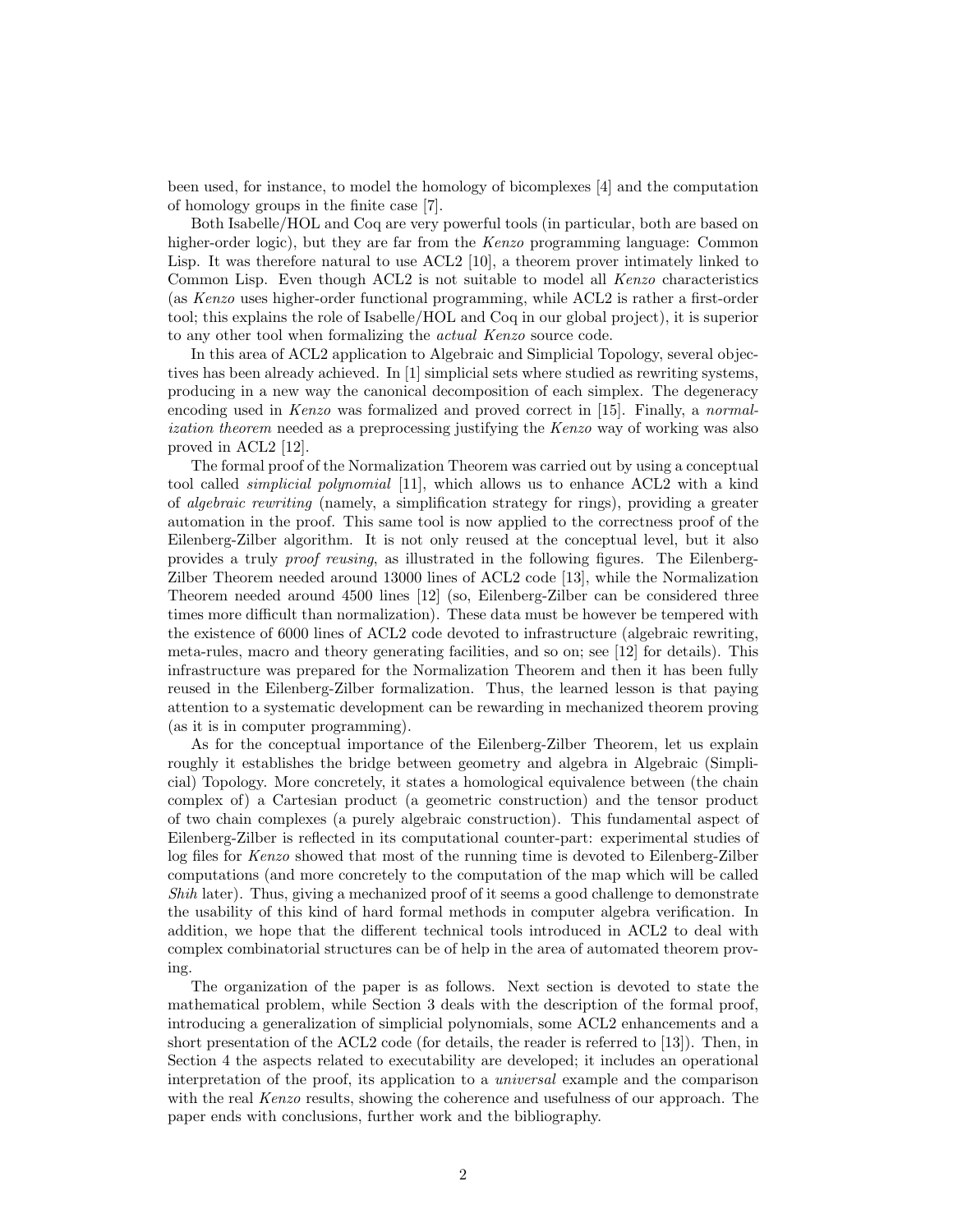### 2 Statement of the mathematical problem

In this section we introduce briefly the notions needed to state the main theorem (for details and context about Simplicial Topology, see, for instance, [16]).

**Definition 1** A simplicial set K is a graded set  $\{K_n\}_{n\in\mathbb{N}}$  together with functions:

| $\partial_i^n: K_n \to K_{n-1},$ | n>0,         | $i=0,\ldots,n,$ |
|----------------------------------|--------------|-----------------|
| $\eta_i^n: K_n \to K_{n+1},$     | $n \geq 0$ , | $i=0,\ldots,n,$ |

subject to the following equations:

|     | (1) $\partial_i^{n-1} \partial_j^n$ | $=$ | $\partial_i^{n-1}\partial_{i+1}^n$ | if  | $i \geq j$ , |
|-----|-------------------------------------|-----|------------------------------------|-----|--------------|
| (2) | $\eta_i^{n+1}\eta_j^n$              | $=$ | $\eta_{j+1}^{n+1}\eta_i^n$         | if  | $i\leq j$ ,  |
| (3) | $\partial_i^{n+1} \eta_j^n$         | $=$ | $\eta_{j-1}^{n-1}\partial_i^n$     | if  | $i < j$ ,    |
| (4) | $\partial_i^{n+1} \eta_j^n$         | $=$ | $\eta^{n-1}_{i}\partial_{i-1}^{n}$ | if  | $i > j + 1,$ |
| (5) | $\partial_i^{n+1} \eta_i^n$         | $=$ | $\partial_{i+1}^{n+1}\eta_i^n$     | $=$ | $id^n$ ,     |

where id<sup>n</sup> is the identity map on  $K_n$ .

The elements of  $K_n$  are called simplices of *dimension n*, or simply *n*-simplices. The functions  $\partial$  and  $\eta$  are called face and degeneracy operators, respectively. A simplex x is called *degenerate* if it can be written as  $x = \eta_i y$  for some index i and some simplex  $y<sup>1</sup>$ . Otherwise, it is called *non-degenerate*. The set of non-degenerate *n*-simplices of K is denoted by  $K_n^{ND}$ .

With any simplicial set K we can associate an algebraic structure  $C(K)$ , a *chain* complex, in such a way that the homology of K is exactly the homology of  $C(K)$ :

**Definition 2** A chain complex is a family of pairs  $C = \{(C_n, d_n)\}_{n \in \mathbb{Z}}$  where each  $C_n$ is an abelian group, and each  $d_n$  is a homomorphism from  $C_n$  to  $C_{n-1}$  such that the boundary condition holds:  $d_n \circ d_{n+1} = 0$ .

Given a chain complex C, the boundary condition implies Im  $d_{n+1} \subseteq$  Ker  $d_n$ ; then the homology groups of C:  $H_n(C) = \text{Ker } d_n / \text{Im } d_{n+1}$  are well-defined. These homology groups are the objects Kenzo finally computes.

Let K be a simplicial set. For each  $n \in \mathbb{N}$ , let us consider  $\mathbb{Z}[K_n^{ND}]$ , the free abelian group generated by the non-degenerate *n*-simplices, denoted by  $C_n(K)$ . That is, the elements of such a group are formal linear combinations  $\sum_{j=1}^{r} \lambda_j x_j$ , where  $\lambda_j \in \mathbb{Z}$  and  $x_j \in K_n^{ND}, \forall j = 1, \ldots, r$ . These linear combinations are called *chains of simplices* or, in short, chains.

Now, given  $n > 0$ , we introduce a homomorphism  $d_n : C_n(K) \to C_{n-1}(K)$ , first defining it over each generator, and then extending it by linearity. Given  $x \in K_n^{ND}$ , define  $d_n(x) = \sum_{i=0}^n (-1)^i \partial_i(x)$ , where a term  $\partial_i(x)$  is erased when it is degenerate. It can be proved that the equations in the definition of simplicial set imply that  $d_n \circ d_{n+1} = 0, \forall n \in \mathbb{N}$ . That is to say, the family  $\{d_n\}_{n\in\mathbb{N}}$  defines a *differential* (or boundary) homomorphism on the graded group  ${C_n(K)}_{n\in\mathbb{N}}$ , and then, the family of pairs  $\{(C_n(K), d_n)\}_{n\in\mathbb{N}}$  is the *chain complex*<sup>2</sup> associated to the simplicial set K, denoted by  $C(K)$ .

An alternative definition can be given, by taking as generators all the simplices (degenerate and non-degenerate ones) in each dimension, and with the same expression

<sup>&</sup>lt;sup>1</sup>Note that, if the context is clear enough, the superindexes denoting dimension will be skipped.

<sup>&</sup>lt;sup>2</sup>In our general definition of chain complex, the subindex ranges over  $\mathbb{Z}$ , so it is necessary to complete this definition with null groups and differentials in negative degrees.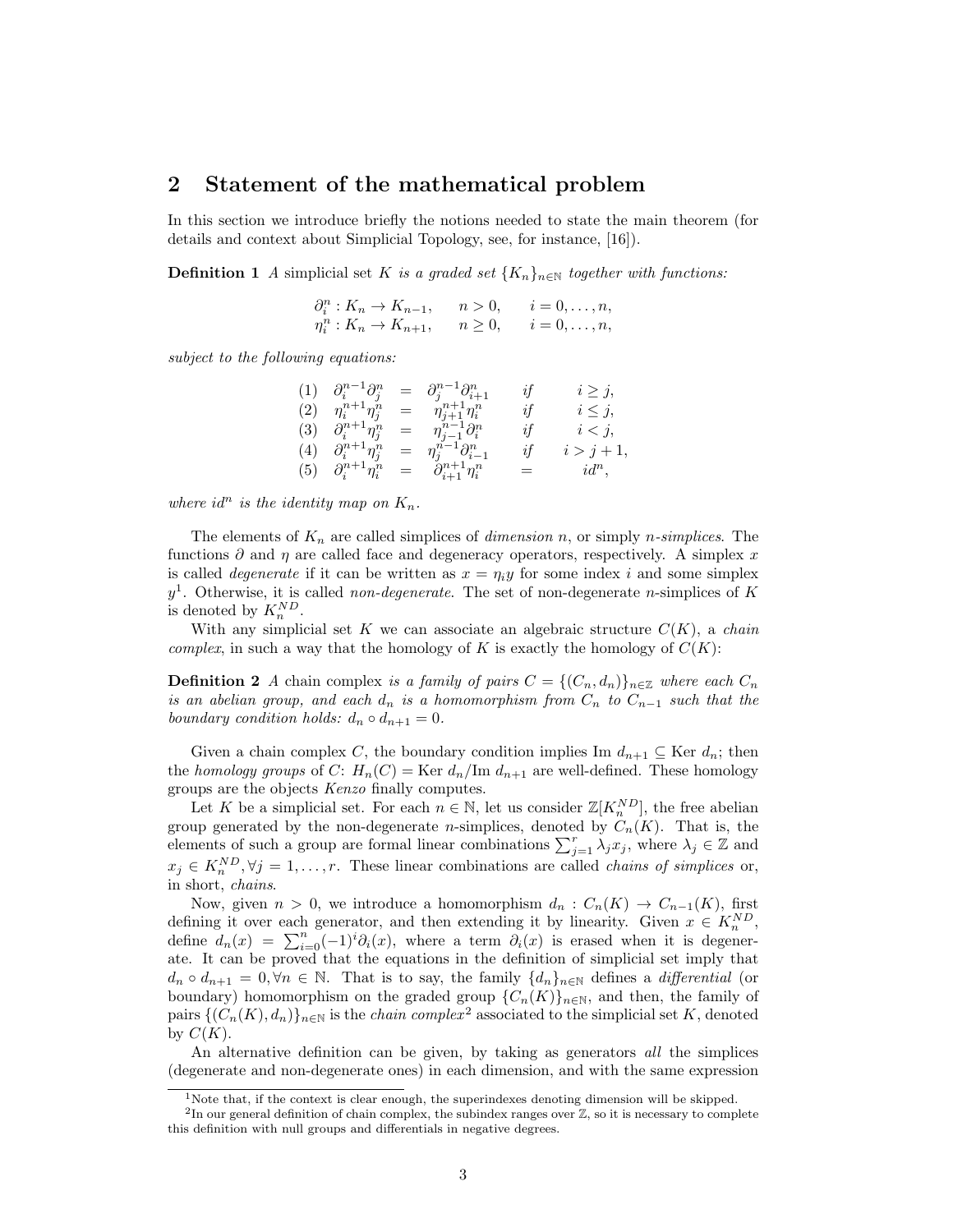for differentials:  $d_n(x) = \sum_{i=0}^n (-1)^i \partial_i(x)$  (in this case, no term is erased). If we called  $\overline{C(K)}$  this (bigger) chain complex associated with a simplicial set K, it is the case that the respective homology groups corresponding to  $C(K)$  and  $C(K)$  are canonically isomorphic; this is exactly the statement of the afore-mentioned Normalization Theorem [12]. More concretely, in [12] a *reduction*  $\widetilde{C}(K) \Longrightarrow C(K)$  was implemented in ACL2:

**Definition 3** Given two chain complexes  $C^1 := \{(C_n^1, d_n^1)\}_{n \in \mathbb{Z}}$  and  $C^2 := \{(C_n^2, d_n^2)\}_{n \in \mathbb{Z}}$ , a reduction between them is a triple  $(f, g, h)$  where  $f : C^1 \to C^2$  and  $g : C^2 \to C^1$  are chain morphisms (that is to say, they are homomorphisms such that  $f \circ d^1 = d^2 \circ f$  and  $g \circ d^2 = d^1 \circ g$ , and h is graded morphism of degree  $+1$  (called homotopy operator), that is to say a family of homomorphisms  $h_n$ :  $C_n^1 \to C_{n+1}^1$  satisfying (1)  $f \circ g = id$ , (2)  $d \circ h + h \circ d + g \circ f = id$ , (3)  $f \circ h = 0$ , (4)  $h \circ g = 0$ , and (5)  $h \circ h = 0$ .

We denote a reduction as  $(f, g, h): C^1 \longrightarrow C^2$ . The main property of a reduction is that it establishes a canonical isomorphism between the respective homology groups of  $C<sup>1</sup>$  and  $C<sup>2</sup>$ . In fact, the components f and g are enough to determine such a canonical isomorphism, but the homotopy  $h$  is necessary to give stability to the concept allowing one to construct reductions from other reductions (see the key instrument called Basic Perturbation Lemma in [2]).

We are almost ready to introduce the Eilenberg-Zilber Theorem. We still need the definitions of Cartesian product (of two simplicial sets) and of tensor product (of two chain complexes).

**Definition 4** Given two simplicial sets  $K^1$  and  $K^2$ , their Cartesian product is a new simplicial set, denoted by  $K^1 \times K^2$ , such that  $(K^1 \times K^2)_n = K^1_n \times K^2_n$  and faces and degeneracies, respectively denoted as  $\partial^{\times}$  and  $\eta^{\times}$ , are defined as:  $\partial_i^{\times}(a,b) = (\partial_i a, \partial_i b)$ and  $\eta_i^{\times}(a,b) = (\eta_i a, \eta_i b).$ 

In the following definition of tensor product of chain complexes, we restrict ourselves to the particular case of freely generated chain complexes.

**Definition 5** Given two freely generated chain complexes  $C^1 := \{ (C_n^1, d_n^1) \}_{n \in \mathbb{Z}}$  and  $C^2:=\{(C^2_n,d^2_n)\}_{n\in\mathbb{Z}}$  (in other words,  $C^1_n$  and  $C^2_n$  are freely generated Abelian groups for all  $n \in \mathbb{Z}$ ), the tensor product of  $C^1$  and  $C^2$ , denoted by  $C^1 \otimes C^2$ , is the chain complex defined as follows. The groups  $(C^1 \otimes C^2)_n$  are defined by the formula  $(C^1 \otimes C^2)_n =$  $\bigoplus_{p+q=n} C_p^1 \otimes C_q^2$ , with  $C_p^1 \otimes C_q^2$  the free abelian group generated by the pairs  $(x_p, y_q)$ (denoted  $x_p \otimes y_q$ ), where  $x_p$  ( $y_q$ ) ranges over the generators of  $C_p^1$  (of  $C_q^2$ , respectively). Differentials are defined by  $d_n^{\otimes}(x_p \otimes y_q) = d_p^1(x_p) \otimes y_q + (-1)^p x_p \otimes d_q^2(y_q)$  over generators<sup>3</sup>, and then extended linearly over elements of  $(C^1 \otimes C^2)_n$ .

And, now, the statement to be formalized in ACL2:

**Theorem 1 (Eilenberg-Zilber reduction)** Given two simplicial sets  $K^1$  and  $K^2$ , there exists a reduction  $C(K^1 \times K^2) \Longrightarrow C(K^1) \otimes C(K^2)$ .

In particular, from the point of view of the explicit calculation of homology groups, the Eilenberg-Zilber theorem allows one to replace  $C(K^1 \times K^2)$  by an *smaller* chain complex  $C(K^1) \otimes C(K^2)$ .

In fact, there is a much more explicit statement of the theorem, giving rise to an actual algorithm, because a reduction

$$
(f, g, h) : C(K^1 \times K^2) \Longrightarrow C(K^1) \otimes C(K^2)
$$

<sup>3</sup>The operator ⊗ has been overloaded to denote its linear extension for combinations.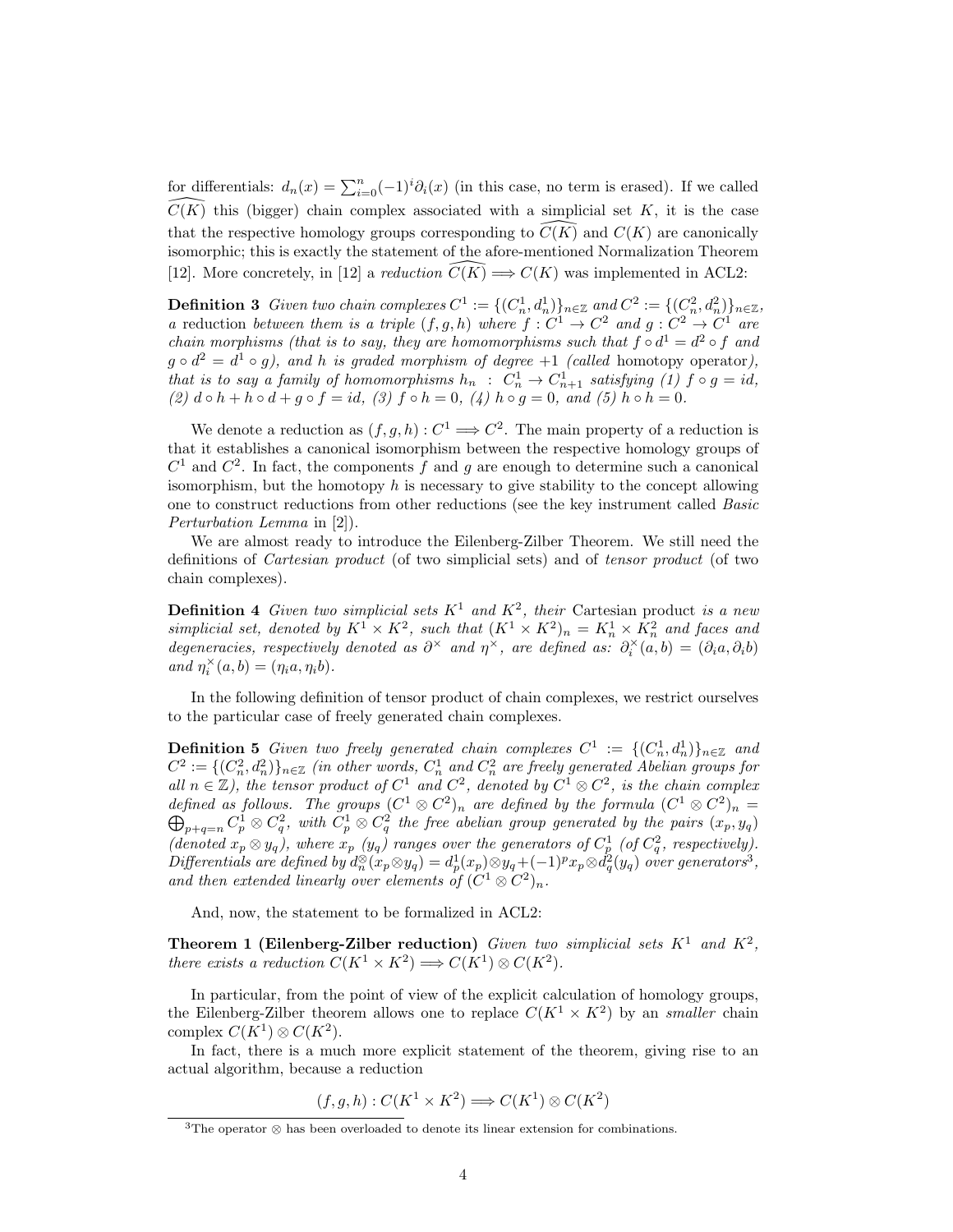is known, where the maps  $f, g$ , and h are defined as:

$$
f(x_n, y_n) = \sum_{i=0}^n \partial_{i+1} \dots \partial_n x_n \otimes \partial_0 \dots \partial_{i-1} y_n
$$
  
\n
$$
g(x_p \otimes y_q) = \sum_{(\alpha, \beta) \in \{(p,q)\}\text{-shuffles}\}} (-1)^{sg(\alpha, \beta)} (\eta_{\beta_q} \dots \eta_{\beta_1} x_p, \eta_{\alpha_p} \dots \eta_{\alpha_1} y_q)
$$
  
\n
$$
h(x_n, y_n) = \sum_{(n,q) \in \{(p,q)\}\{n-p-q+sg(\alpha, \beta)\}} (\eta_{\beta_q+n-p-q} \dots \eta_{\beta_1+n-p-q} \eta_{n-p-q-1} \partial_{n-q+1} \dots \partial_n x_n, \eta_{\beta_1+n-p-q} \dots \eta_{\alpha_1+n-p-q} \partial_{n-p-q} \dots \partial_{n-q-1} y_n)
$$

where a  $(p, q)$ -shuffle  $(\alpha, \beta) = (\alpha_1, \ldots, \alpha_p, \beta_1, \ldots, \beta_q)$  is a permutation of the set  $\{0, 1, \ldots, p+q-1\}$  such that  $\alpha_i < \alpha_{i+1}$  and  $\beta_j < \beta_{j+1}$ ,  $sg(\alpha, \beta) = \sum_{i=1}^p (\alpha_i - i - 1)$ , and the third sum (which defines the homotopy operator  $h$ ) is taken over all the indices  $0 \le q \le n-1, 0 \le p \le n-q-1$  and  $(\alpha, \beta) \in \{(p+1, q)\text{-shuffles}\}.$ 

The maps f, g, and h are known respectively as the Alexander-Whitney (AW in short), *Eilenberg-MacLane* (*EML*), and *Shih* (*SH*) operators.

It is worth stressing that the Eilenberg-Zilber Theorem, under its very concrete form of a reduction, holds with the  $C(-)$  chain complex model, but it is not longer true with the bigger model  $C(-)$ . Thus, this gives a new interest to having formalized the Normalization Theorem [12] before dealing with the Eilenberg-Zilber result.

The formulas for  $AW$  and  $EML$  where classically known. The expression for  $SH$  was given for the first time in [21] (it was experimentally found when programming  $EAT$  [22], the predecessor of Kenzo). Then it was formally proved by F. Morace and published as an appendix for a paper by P. Real [19].

Several comments can be made about the expressions. First, they are essentially unique  $([17, 18])$ , so in some sense they are unavoidable. Second, due to the occurrence of the shuffles their nature is exponential (at least, if dimensions are considered a size of the problem) and, in fact, this is one of the reasons why Kenzo performance is dramatically decreased when dimensions increase.

Although EML and SH have a quite frightening aspect, actually the expressions are very well structured and of a combinatorial nature, and these features allow us to devise a proof purely based on induction and rewriting (inspired at some points by ideas from [19]). This is the proof which has been fully formalized by using the proof assistant ACL2 [10], as described in the following sections.

## 3 ACL2 formalization of the EZ theorem using simplicial polynomials

In this section we describe the main aspects of the formalization of the Eilenberg-Zilber theorem in ACL2, in the framework of what we call simplicial polynomials. This is a conceptual tool already used to prove the Normalization Theorem in Simplicial Topology [12] and now extended to deal with this formalization.

ACL2 is a programming language (an extension of an applicative subset of Common Lisp), a logic to state and prove properties about the programs written in the language, and a theorem prover assisting in the task of proving the properties. The logic of ACL2 is a first-order logic, describing an extension of an applicative subset of Common Lisp. It includes logical axioms as well as axioms describing built-in functions in the language. Rules of inference include those of propositional logic, equality, instantiation and induction. The theorem prover mechanizes the logic; although every proof attempt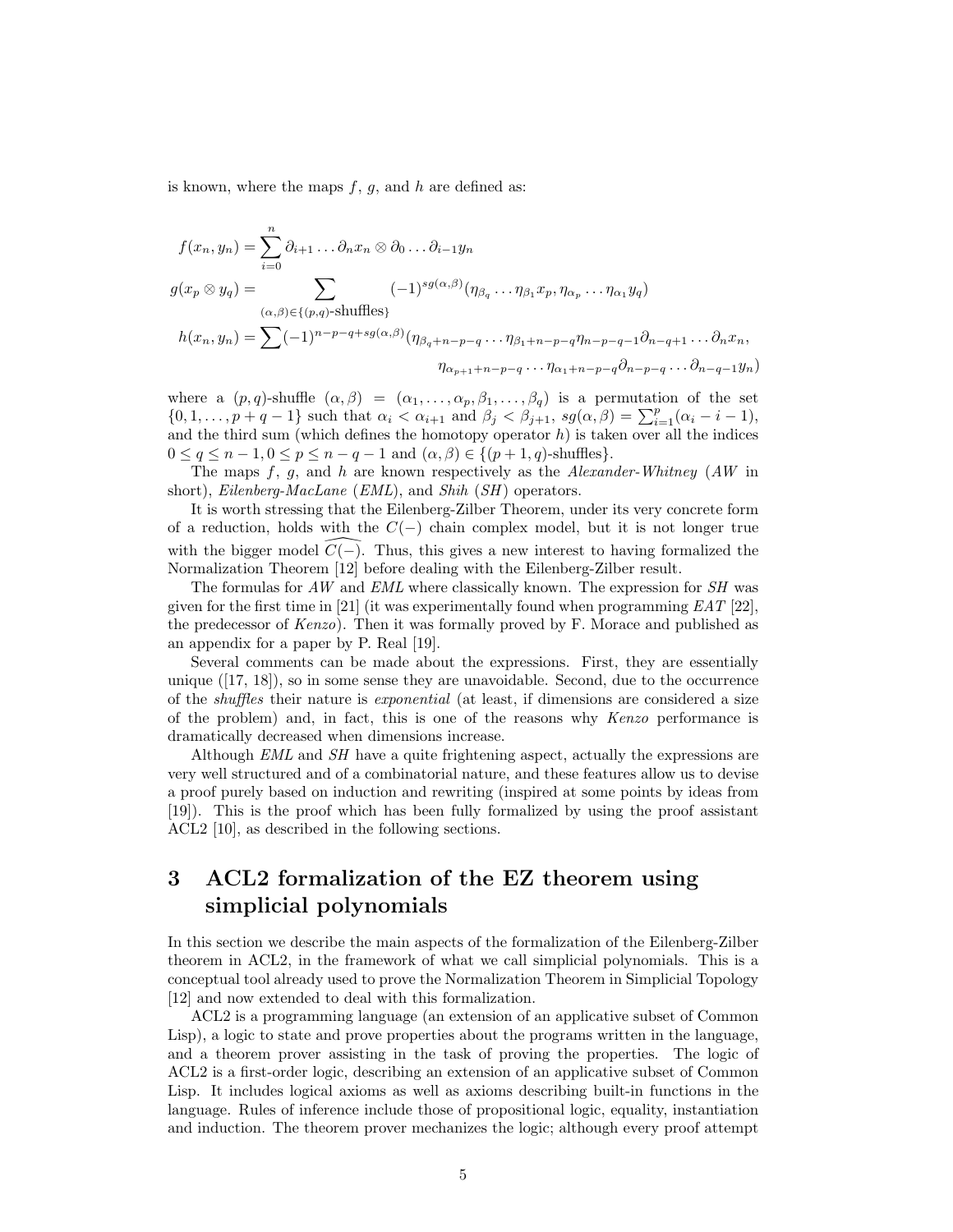runs automatically, the role of the user is important: a successful formalization requires the construction of a theory by means of definitions and lemmas, that once proved are used by the system in subsequent proof attempts.

We only give the main lines of our formalization and therefore many details will be omitted. Although the ACL2 syntax is the Common Lisp syntax (and in particular uses parentheses and prefix notation), in this paper, for the sake of readability, we will use a notation closer to the usual mathematical notation, and in particular some functions will be used in infix notation. The complete source files containing the ACL2 formalization and proof of the Eilenberg-Zilber theorem are available at [13]. There, we also include a complete index with the correspondence of the functions and theorems referenced in this paper with those in the formalization.

#### 3.1 Representational issues

This section is devoted to show how the apparent complexity of some algebraic constructors (as the tensor product, for instance), or the arrows in the Eilenberg-Zilber theorem, can be tamed by using a symbolic representation, which allows us to model them in the frame of simplicial polynomials developed in [12].

The morphisms AW, EML and SH defining the Eilenberg-Zilber reduction are natural transformations between the functors  $C(-) \circ (- \times -)$  and  $(- \otimes -) \circ (C(-) \times C(-))$ :

$$
\mathcal{S} \times \mathcal{S} \xrightarrow{(- \times -)} \mathcal{S}
$$
  
\n
$$
C(-) \times C(-) \qquad \qquad \downarrow \qquad C(-)
$$
  
\n
$$
CC \times CC \xrightarrow{(- \otimes -)} CC
$$

In the above diagram<sup>4</sup>, S is the category of simplicial sets and CC is the category of chain complexes. Then, the functor  $C(-) \circ (- \times -)$  constructs, from a pair of simplicial sets, the chain complex associated with its product (in S), and  $(- \otimes -) \circ (C(-) \times$  $C(-)$ ) constructs the tensor product (in  $\mathcal{CC}$ ) of its chain complexes. (Note that, at this description level, it is unimportant whether the chain complex is the normalized one; this situation will change at the end of the Section.)

Thus a formalization certifying the Eilenberg-Zilber algorithm requires devising a suitable representation for this kind of natural transformations.

As explained in Section 2, the tensor product in  $\mathcal{CC}$  applied to the particular case of the chain complexes associated with two simplicial sets  $K^1$  and  $K^2$  can be expressed in each dimension n as a direct sum of  $n+1$  free Abelian groups:  $(C(K^1) \otimes C(K^2))_n =$  $\bigoplus_{0\leq i\leq n}\mathbb{Z}[K_{n-i}^1\times K_i^2].$  Furthermore, the equivalence between (finite) products and coproducts in the category  $\mathcal{AG}$  of Abelian groups allows us to express the tensor product as:  $(C(K^1) \otimes C(K^2))_n \cong \prod_{0 \leq i \leq n} \mathbb{Z}[K_{n-i}^1 \times K_i^2].$ 

In addition, the chain complex of a Cartesian product is given by:  $C(K^1 \times K^2)_n =$  $\mathbb{Z}[K_n^1 \times K_n^2].$ 

Therefore, using suitably both descriptions of the tensor product (as a sum when it is a source of a morphism, and as a product when it is a target of a morphism) we can conclude that, in each dimension, all the natural transformations involved in our setting can be represented as linear combinations of simpler transformations with the pattern  $t: C(-, -)_{p,q} \to C(-, -)_{p',q'}$ , where, for each pair  $(r, s)$ , the functor  $C(-, -)_{r,s}$ :  $S \times S \to \mathcal{AG}$  is defined by  $C(K^1, K^2)_{r,s} = \mathbb{Z}[K_r^1 \times K_s^2]$ . We should find then a way of representing morphisms between functors with the shape  $C(-, -)_{r,s} : S \times S \to \mathcal{AG}$ .

 ${}^{4}$ Be careful when reading that diagram; it is commutative only up to *homological equivalence* (this is a consequence of the Eilenberg-Zilber theorem).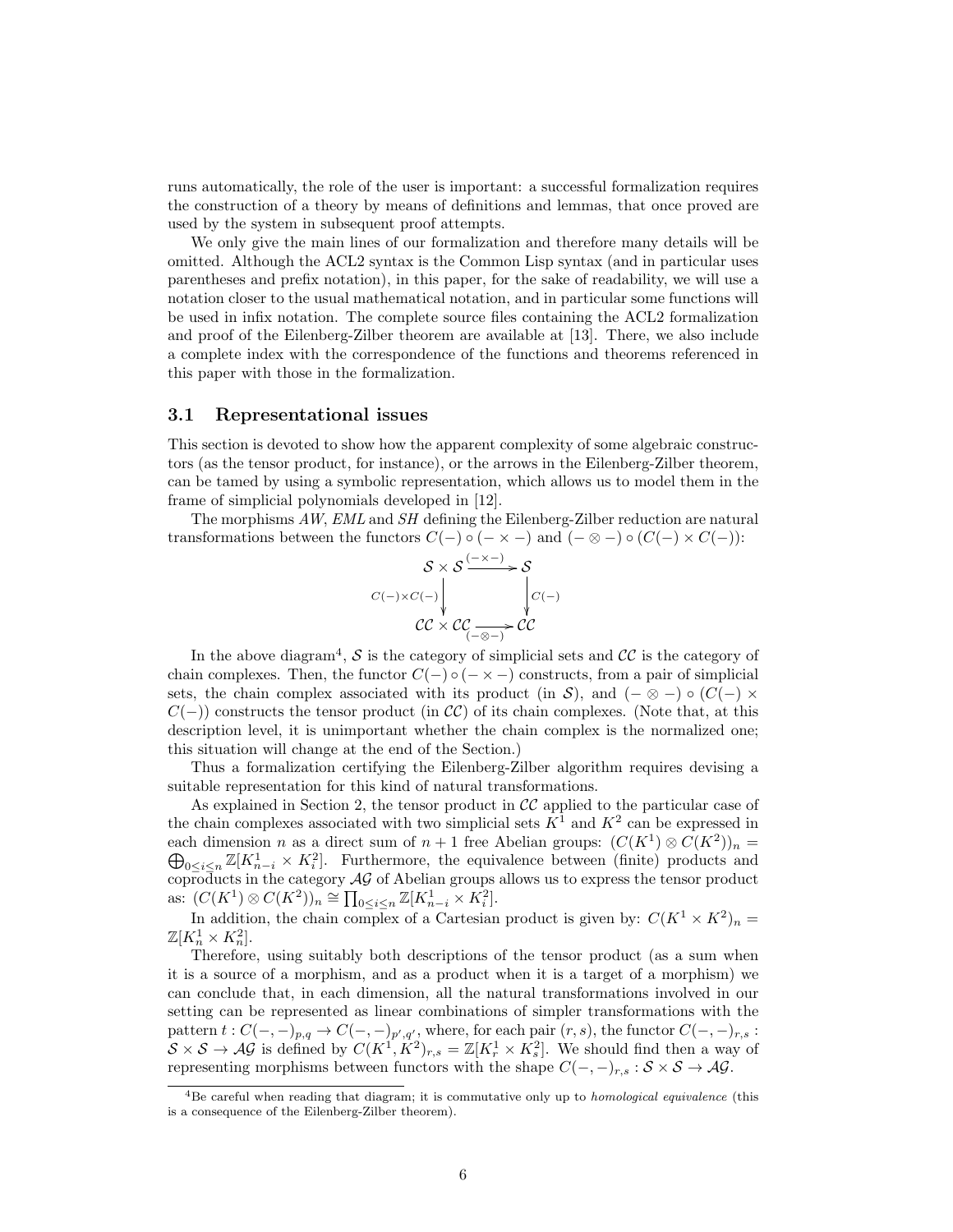An argument similar to the one presented in Section 6 of [12] (there applied to morphisms between functors  $C(-)_r : \mathcal{S} \to \mathcal{AG}$ , allows representing such a transformation  $t: C(-, -)_{p,q} \to C(-, -)_{p',q'}$  as a linear combination with coefficients over Z of pairs  $(f<sup>1</sup>, f<sup>2</sup>)$  where each component is a simplicial operator (a consistent composite of face and degeneracy operations). Or symbolically:  $t = \sum_{\alpha=1}^{n} \lambda_{\alpha}(f_{\alpha}^1, f_{\alpha}^2)$ , with  $\lambda_{\alpha} \in \mathbb{Z}$ .

The problem is then reduced to deal with transformations which can be written by means of linear combinations of pairs of simplicial operators. These polynomials are, as it will be shown later, an extension of the framework of simplicial polynomials described in [12].

As an example, let us consider the case of differential morphisms. The differential operator in the Cartesian product can be understood as a transformation  $d_n^{\times}$ : dat operator in the Cartesian product can be understood as a transformation  $a_n$ .<br>  $C(-,-)_{n,n} \to C(-,-)_{n-1,n-1}$ . It is defined, in each dimension  $n \ge 1$ , by  $d_n^{\times} = \sum_{i=0}^n (-1)^i \cdot (\partial_i, \partial_i)$ .

As for the differential in the tensor product, it is convenient to interpret it as  $d_n^{\otimes} : C(-, -)_{n,0} \oplus ... \oplus C(-, -)_{0,n} \rightarrow C(-, -)_{0,n-1} \times ... \times C(-, -)_{n-1,0}.$  Thus,  $d_1^{\otimes} = \left(\sum_{i=0}^1 (-1)^i (I, \partial_i) \right)$   $\sum_{i=0}^1 (-1)^i (\partial_i, I)$  has two components (in the previous expression, the *identity* transformation is denoted by *I*). And  $d_n^{\otimes}$  has  $n \times (n+1)$  components, such that the  $(i, j)$ -component, when  $0 \le i < n$  and  $0 \le j < n$ , is given by:

$$
d_n^{\otimes}(i,j) = \begin{cases} \n\bar{0} & \text{if } i > j \text{ or } j > i+1 \\ \n(-1)^i \sum_{\alpha=0}^{n-i} (-1)^{\alpha} (I, \partial_\alpha) & \text{if } i = j \\ \n\sum_{\alpha=0}^{i+1} (-1)^{\alpha} (\partial_\alpha, I) & \text{if } i = j-1 \n\end{cases} \tag{1}
$$

Analogously, the maps  $AW_n$  and  $EML_n$  have  $(n + 1)$  components and  $SH_n$  is a single component.

Another important aspect to take into account is the normalization process. In fact, the statement of the Eilenberg-Zilber theorem describes a reduction between the normalized chain complexes (where elements are linear combinations of non-degenerate simplices). In the Cartesian product case,  $C(K^1 \times K^2)$  consists, in each dimension n, of linear combinations of non-degenerate *n*-simplices from  $K^1 \times K^2$ ; in other words, simplices which are pairs  $(x, y)$  such that they cannot be expressed as  $(x, y) = \eta_i^{\times}(\bar{x}, \bar{y}),$ for some  $0 \leq i \leq n-1$  and  $(\bar{x}, \bar{y}) \in K_{n-1}^1 \times K_{n-1}^2$ . It can be then considered as a quotient:  $C(K^1 \times K^2) \cong C(\widehat{K^1 \times K^2})/D(K^1 \times K^2)$ , being  $D(K^1 \times K^2)$  the subcomplex generated by the combinations of degenerate simplices in  $K^1 \times K^2$ .

The case of the tensor product is a bit more complicated, but also admits a description in terms of Abelian groups quotients. Let us recall the complex  $C(K^1) \otimes C(K^2)$ , in each dimension *n*, is given by  $(C(K^1) \otimes C(K^2))_n = \bigoplus_{0 \le i \le n} (C_{n-i}(K^1) \otimes C_i(K^2))$ . By applying properties of free Abelian groups, we can get (here  $K_i^D$  denotes the set of degenerate *i*-simplices from  $K$ :

$$
(C(K^1) \otimes C(K^2))_n \cong \bigoplus_{0 \le i \le n} (\mathbb{Z}[K_{n-i}^{1,ND}] \otimes \mathbb{Z}[K_i^{2,ND}]) \cong \bigoplus_{0 \le i \le n} \mathbb{Z}[K_{n-i}^{1,ND} \times K_i^{2,ND}] \cong
$$
  

$$
\bigoplus_{0 \le i \le n} \mathbb{Z}[(K_{n-i}^1 \setminus K_{n-i}^{1,D}) \times (K_i^2 \setminus K_i^{2,D})] \cong
$$
  

$$
\bigoplus_{0 \le i \le n} \mathbb{Z}[K_{n-i}^1 \times K_i^2] / (\mathbb{Z}[(K_{n-i}^1 \times K_i^{2,D}) \cup (K_{n-i}^{1,D} \times K_i^2)]).
$$

In summary, each term in the tensor product of two normalized chain complexes can be also written as a quotient of free Abelian groups. Based on the previous considerations, we say that a generator  $x \otimes y$  is degenerate if some of its components  $(x \text{ or } y)$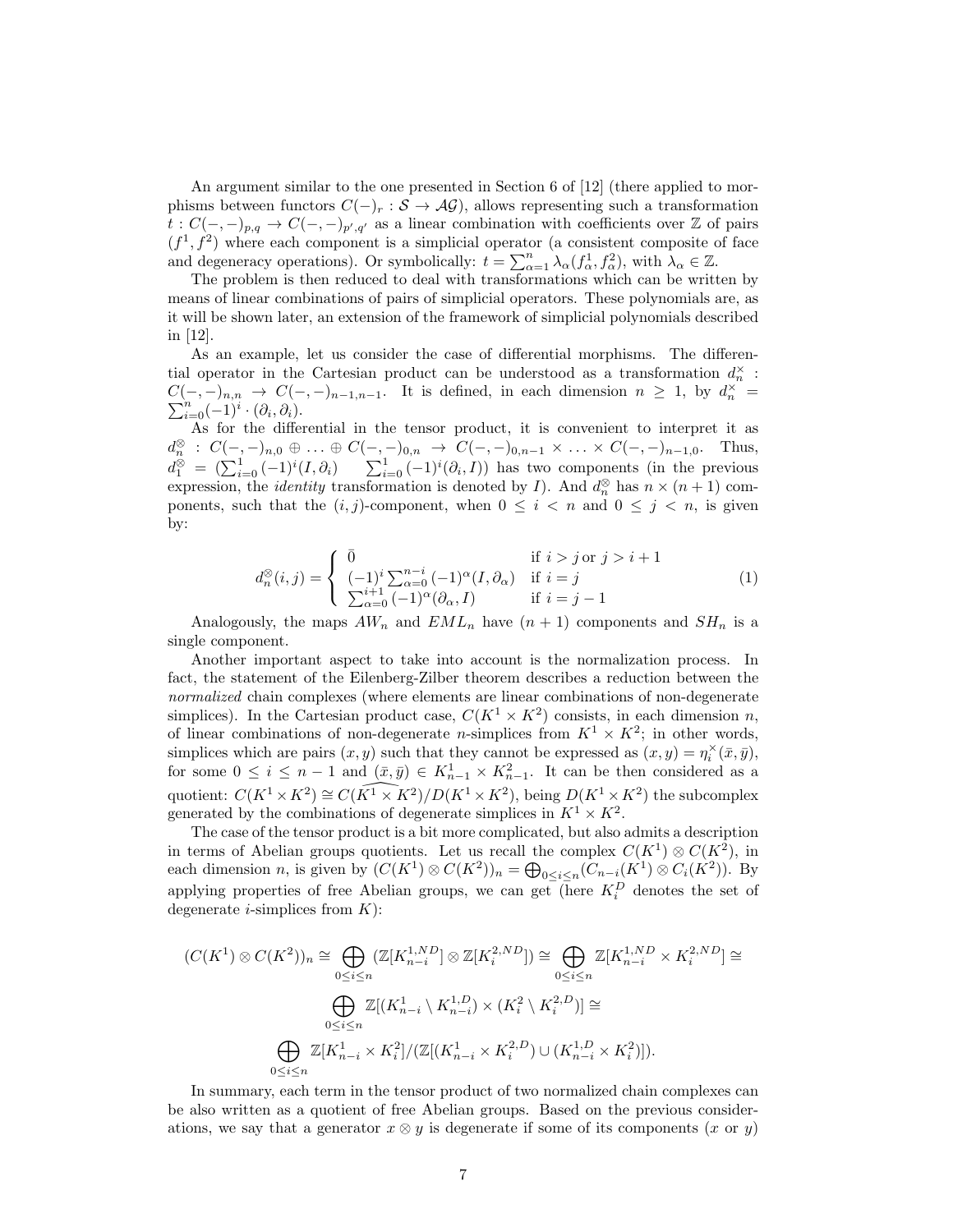is degenerate. Therefore, the elements of the normalized tensor product are tuples of linear combinations of pairs of non-degenerate simplices.

Therefore, both the Cartesian product and the tensor product allow us to ignore the normalization along the computing process (when dealing with morphisms), and it will be enough to apply the corresponding equality relation (pass to the quotient) at the end of the mentioned process.

#### 3.2 Generalizing simplicial polynomials

From the discussion in the previous Section 3.1, we know that the basic components of the reduction morphisms in the Eilenberg-Zilber theorem (EZ theorem, in short) are mappings from  $\mathbb{Z}[K_p^1 \times K_q^2]$  to  $\mathbb{Z}[K_{p'}^1 \times K_{q'}^2]$ . More concretely, these morphisms can be expressed as linear combinations of pairs of maps which are coherent composites of faces and degeneracies. To have a faithful formalization of the standard presentation of the theorem, these morphisms will have to be defined as functions in the ACL2 logic (and in fact that will be our approach in the next section). Nevertheless, it turns out that most of the reasoning applied to prove the EZ theorem is carried out viewing those compositions of simplicial operators (and its linear combinations) as symbolic expressions, and operating on them following certain rules derived from the simplicial identities. This is the point of view we adopt in this section, where we present what we call *bivariate* (or pair) simplicial polynomials; they are a representation of morphisms as symbolic expressions, built using lists and natural numbers. In this polynomial framework, we can prove, in essence, the properties stated by the EZ theorem. This approach is similar to the one presented in [12], where we used simplicial polynomials to represent morphisms from  $\mathbb{Z}[K_n]$  to  $\mathbb{Z}[K_m]$ . Now we generalize them to represent morphisms acting on linear combinations of pairs of simplices.

Let us start with an example. Consider  $\partial_2^6 \eta_3^5 \partial_2^6 \eta_5^5 \eta_2^4 \partial_1^5$ , a composition of simplicial operators, defined on simplices of dimension 5. This defines a map from  $K_5$  to  $K_5$ . First note that once we know the dimension on which it is applied, the superindexes are completely determined, so we can omit them. Second, note that if we see the simplicial identities as rewriting rules, applied from left to right, we can write this composition in canonical form:  $\eta_4\eta_2\partial_1\partial_3$ . In general, every composition of simplicial operators can be written as an equivalent expression consisting of a strictly decreasing sequence (w.r.t its subindexes) of degeneracies followed by a strictly increasing sequence of faces. This canonical form is what we call a simplicial term and we represent it in ACL2 as a list of two lists of natural numbers, the first strictly decreasing and the second strictly increasing (in our example,  $((4 2) (1 3))$ ). In our ACL2 formalization, the function st-p recognizes those ACL2 objects representing simplicial terms.

Since the morphisms we want to represent act on linear combinations of pairs of simplices, we first extend the notion of simplicial term to consider pairs of simplicial terms, represented in ACL2 as lists of two st-p objects. Linear combinations of pairs of simplicial terms are represented as lists whose elements are, in turn, lists with an integer coefficient as its first element and a pair of simplicial terms as its second element. We restrict our representation to those linear combinations in some canonical form: we do not allow neither zero coefficients nor different addends with the same pair of terms, and the addends are increasingly ordered with respect to a strict total ordering on pairs of terms<sup>5</sup>. For example, the linear combination of pairs of simplicial terms  $q_1 = 3 \cdot (\eta_3 \partial_1 \partial_2, \eta_1 \partial_0) - 2 \cdot (\eta_4 \eta_2 \partial_3, \partial_0 \partial_1)$  is represented by the list ((3 (((3) (1 2))  $((1) (0)))) (-2 ((1 2) (3)) ((0 1))))$ . We call bivariate simplicial polynomials

 $5$ We compare pairs of terms using the ACL2 function lexorder, a total ordering on ACL2 objects; but any total ordering on pairs of simplicial terms would do for our purposes.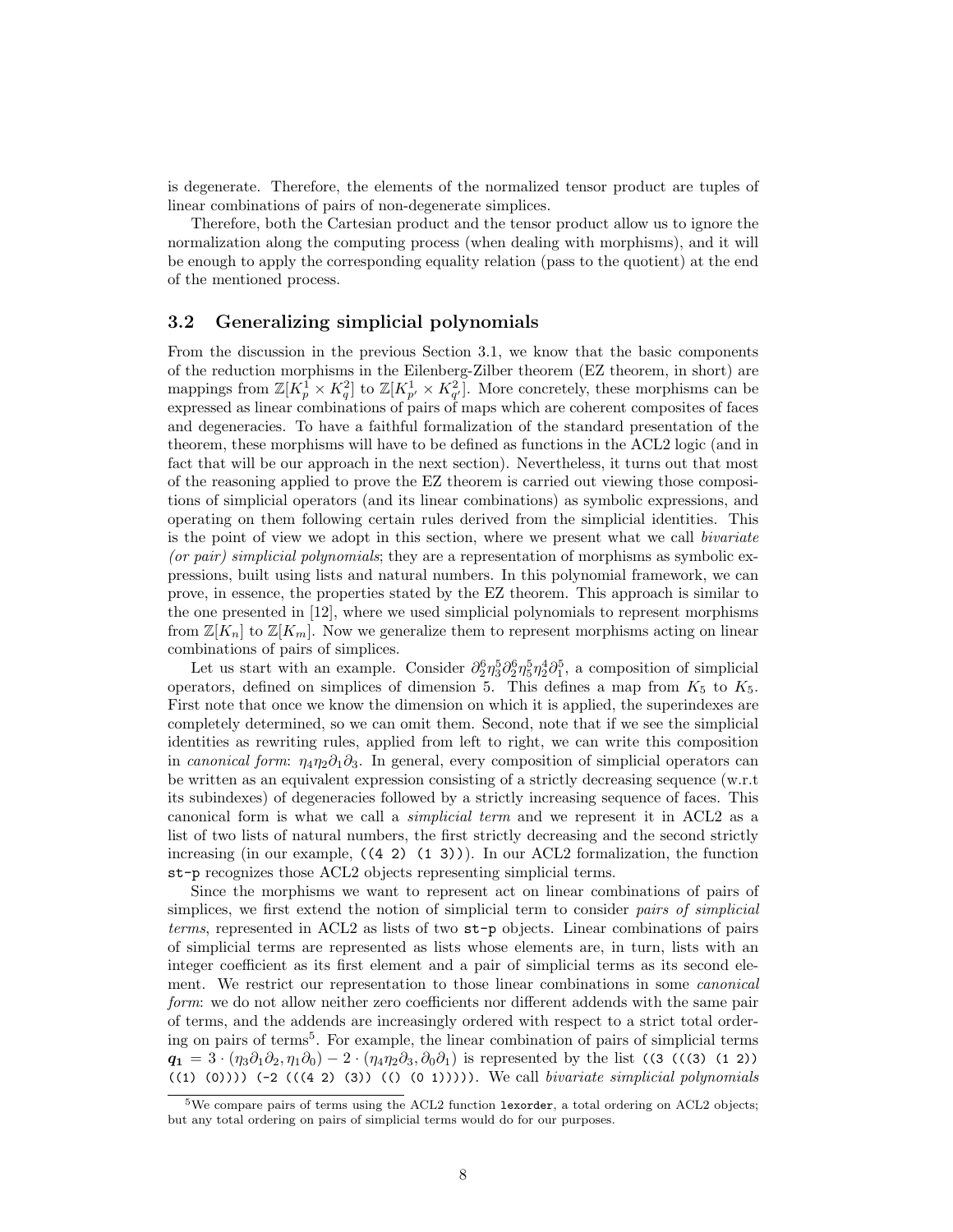(or polynomials for short) to these linear combinations in canonical form. In our ACL2 formalization, we defined the function psp-p to recognize those ACL2 objects representing bivariate (pair) simplicial polynomials; we will denote  $\text{psp-p}(p)$  as  $p \in \mathcal{P}^{\times}$  (in general, we will use boldface to denote polynomials).

A basic operation defined on simplicial terms is composition. Given two simplicial terms, its composition is the simplicial term representing its functional composition. We emphasize that the result of a composition is returned in canonical form; for example, the composition of  $\eta_4\eta_1\partial_2\partial_5$  and  $\eta_1\partial_2\partial_3$  returns  $\eta_4\eta_1\partial_2\partial_3\partial_6$ . Composition is extended componentwise to pairs of simplicial terms.

We can also define on polynomials the operations of addition, composition and scalar (integer) product, representing the corresponding operations on the functions they represent. For example, the composition of  $q_1$  above and  $q_2 = 2 \cdot (\eta_2 \partial_1, \eta_0 \partial_1) - (\eta_4 \eta_2, \partial_0 \partial_1)$ is the polynomial  $6 \cdot (\eta_3 \partial_1 \partial_2, \eta_1 \partial_1) - 3 \cdot (\eta_3 \eta_2 \partial_1, \eta_1 \partial_0 \partial_1 \partial_2) - 4 \cdot (\eta_4 \eta_2 \partial_1, \partial_0 \partial_1) + 2 \cdot$  $(\eta_5\eta_4\eta_2, \partial_0\partial_1\partial_2\partial_3)$ , a result we obtain applying composition of pair of simplicial terms, distributing with respect to the sums and obtaining again a linear combination in canonical form. We defined in ACL2 three functions add-psp-psp, cmp-psp-psp and scl-prd-psp, respectively implementing addition, composition and scalar product on polynomials. We will denote these operations as  $p_1 + p_2$ ,  $p_1 \cdot p_2$  and  $k \cdot p$ , respectively. We also denote 0 the zero polynomial (represented by nil in ACL2); id the identity polynomial (that is, a polynomial with only one pair of terms and coefficient 1; each of these terms has empty lists of faces and degeneracies); and  $-p$  the scalar product of  $-1$ and the polynomial p.

We proved in ACL2 that  $(\mathcal{P}^{\times}, +, \cdot)$  is a ring, with 0 being its identity with respect to addition and  $id$  the identity with respect to composition. For example, this is one of the properties proved, establishing right distributivity:

THEOREM: cmp-psp-psp-add-psp-psp-distributive-r

 $(p_1 \in \mathcal{P}^\times \land p_2 \in \mathcal{P}^\times \land p_3 \in \mathcal{P}^\times) \rightarrow p_1 \cdot (p_2 + p_3) = (p_1 \cdot p_2) + (p_1 \cdot p_3)$ 

Some of these ring properties are not trivial to prove due to the fact that all these operations return its result in canonical form (see details in [13]). Nevertheless, note that the main advantage of requiring canonical forms is that we can easily check if two given polynomials represent the same function: just check if they are syntactically equal.

An interesting point about formalizing polynomials in ACL2 is that the ring operations can be executed, and thus we can obtain the polynomial that represents any combination of compositions and sums of morphisms represented by polynomials, simply computing it in the ACL2 command interpreter. The advantages of this executability and its impact on the proof development will be commented later.

It is also noteworthy that we can recognize syntactically polynomials that, when evaluated, always return degenerate elements (in the Cartesian product or in the tensor product), regardless of the chains on which they were applied. For example, consider the pair of simplicial terms  $(\eta_6\eta_3\partial_0\partial_2, \eta_5\eta_4\eta_3\partial_1)$ . Then  $\eta_6\eta_3 = \eta_3\eta_5$  and  $\eta_5\eta_4\eta_3 = \eta_3\eta_4\eta_3$ , using the simplicial identities, and therefore that pair of simplicial terms acting on a pair of simplices  $(x, y)$  is degenerate because it is equal to  $\eta_3^{\times}(u, v)$  for some pair of simplices  $(u, v)$ . In general, it can be proved that this will happen to every pair of simplicial terms  $(t_1, t_2)$  such that the degeneracies lists of  $t_1$  and  $t_2$  are not disjoint. We call such pairs Cartesian degenerate. We extend this property to polynomials, and consider that it is Cartesian degenerate when all its pairs hold this property. Note that every Cartesian degenerate polynomial represents a morphism that acting on a chain of the Cartesian product  $C(K^1 \times K^2)$  will always return the 0 chain (recall that degenerate pairs are erased). In ACL2, we defined a function cdpsp-p recognizing those ACL2 objects representing Cartesian degenerate polynomials.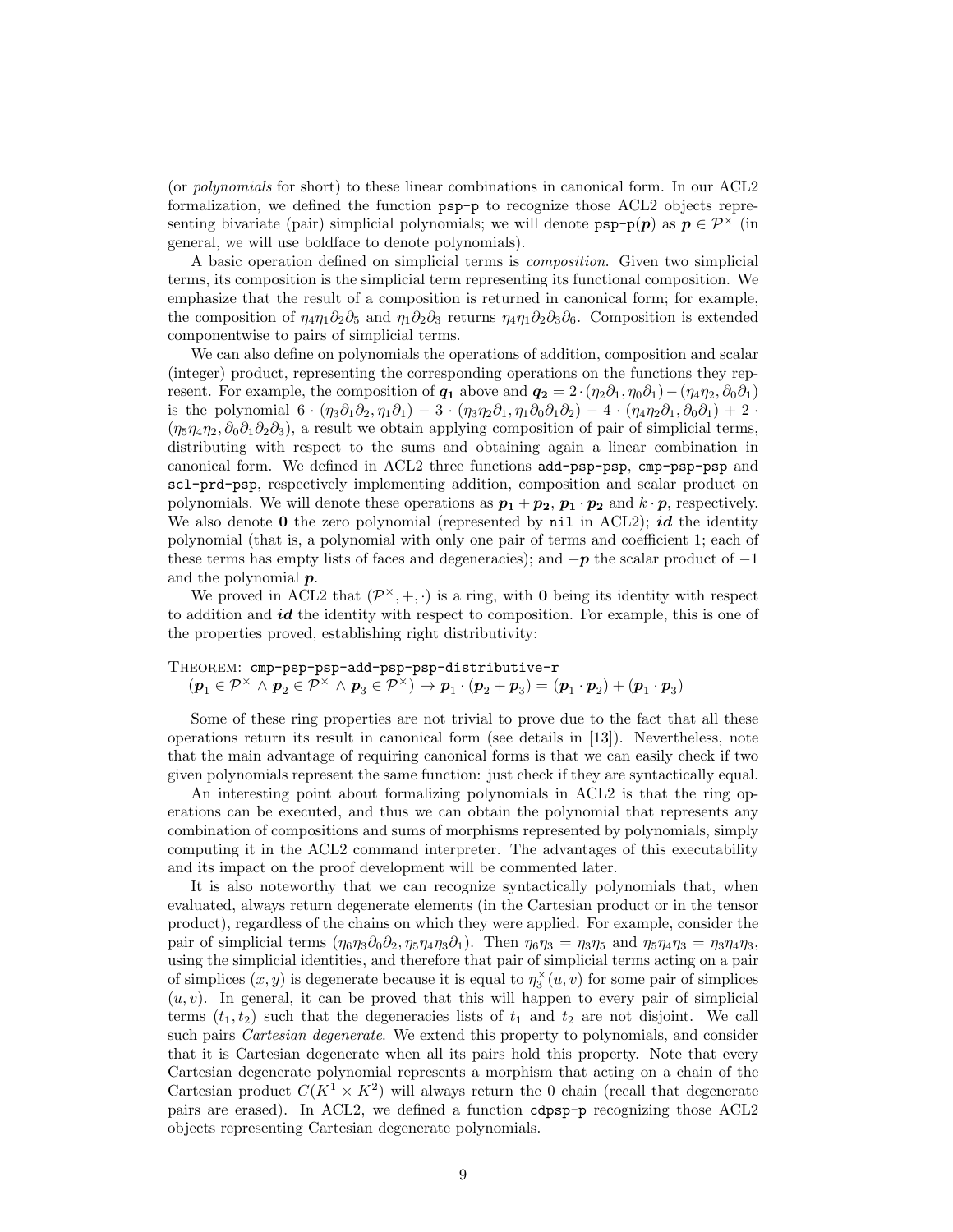As for the tensor product, the situation is a little bit different. Recall from Section 3.1, that any pair of simplices in which at least one of them is degenerate, is considered degenerate in the tensor product. Then, let  $(t_1, t_2)$  be a pair of simplicial terms such that at least the degeneracies list of  $t_1$  or the degeneracies list of  $t_2$  is non-empty; we call such pairs of simplicial terms *tensor degenerate*. It is clear that every tensor degenerate pair of simplicial terms represents a function that applied to any pair of simplices, obtains a pair of simplices degenerate in the tensor product. Again extending this property, we say that a polynomial is tensor degenerate if all its pairs of terms are tensor degenerate. From the previous considerations, the function represented by a tensor degenerate polynomial, will always obtain linear combinations of tensor degenerate pair of simplices, and thus they will be discarded in the tensor product. In ACL2, the function tdpsp-p recognizes those ACL2 objects representing tensor degenerate polynomials.

#### 3.3 The formal proof

The ring of pair (bivariate) simplicial polynomials we have just presented provides us a framework where we can prove most of the main results needed in the proof of the Eilenberg-Zilber theorem. In this Section, we define polynomials that represent the basic components of the morphisms involved in the proof of the Eilenberg-Zilber theorem, and we show the main theorems needed to stablish the reduction properties. These theorems will be expressed as properties on expressions in the ring of pair simplicial polynomials.

First, let  $\partial_i^{\times}, \partial_i^L$ , and  $\partial_i^R$  respectively denote the pairs of simplicial terms  $(\partial_i, \partial_i)$ ,  $(\partial_i, I)$  and  $(I, \partial_i)$ , considered as particular cases of polynomials. Then, we can introduce the following function cartesian-diff that recursively defines  $\boldsymbol{d}_n^\times,$  the polynomial representing the differential in the Cartesian product<sup>6</sup>:

Definition:  $[\boldsymbol{d}_n^{\times}]$ cartesian-diff $(n) :=$ if  $n \notin \mathbb{N}^+$  then  $\mathcal{O}_0^{\times}$ <br>else  $(-1)^n \cdot \mathcal{O}_n^{\times}$  + cartesian-diff $(n-1)$ 

For example,  $d_3^{\times}$  is the polynomial  $(\partial_0, \partial_0) - (\partial_1, \partial_1) + (\partial_2, \partial_2) - (\partial_3, \partial_3)$ , and in general  $d_n^{\times} = \sum_{i=0}^n (-1)^i \cdot (\partial_i, \partial_i)$ . In a similar way, we define functions left-diff and right-diff returning the polynomials representing respectively the left differential and the right differential:  $d_n^L = \sum_{i=0}^n (-1)^i \partial_i^L$  and  $d_n^R = \sum_{i=0}^n (-1)^i \partial_i^R$ .

As for the AW morphism, recall that it is a function from the Cartesian product to the tensor product, so according to Section 3.1, for each dimension  $n$  we have to specify  $n + 1$  functions, one for each of the components of the tuple of the tensor product that AW returns. The following function  $\mathbf{A}\mathbf{W}$ -pol $(n,i)$  builds the corresponding polynomial (denoted as  $AW_{n,i}$ ) that represents the *i*-th component of the AW morphism.

DEFINITION:  $[\boldsymbol{A}\boldsymbol{W}_{n,i}]$  $AW-pol(n,i) :=$ if  $n \notin \mathbb{N}^+$  then  $id$ elseif  $i < n$  then AW-pol $(n-1,i) \cdot \boldsymbol{\partial}_n^L$ else AW-pol $(n-1,i)\cdot \boldsymbol{\partial}_{n-1}^R$ 

The previous definition is a recursive version of the formula given for the AW morphism in Section 2 (recursion is the only way we have in ACL2 to define an iteration). For example,  $AW_{5,3}$  returns the polynomial  $(\partial_4 \partial_5, \partial_0 \partial_1 \partial_2)$ , and in general  $AW_{n,i}$  returns

 $6$ Note the expression between square brackets in the first line of the definition; in general, this will be the way we will show how a function will be denoted subsequently.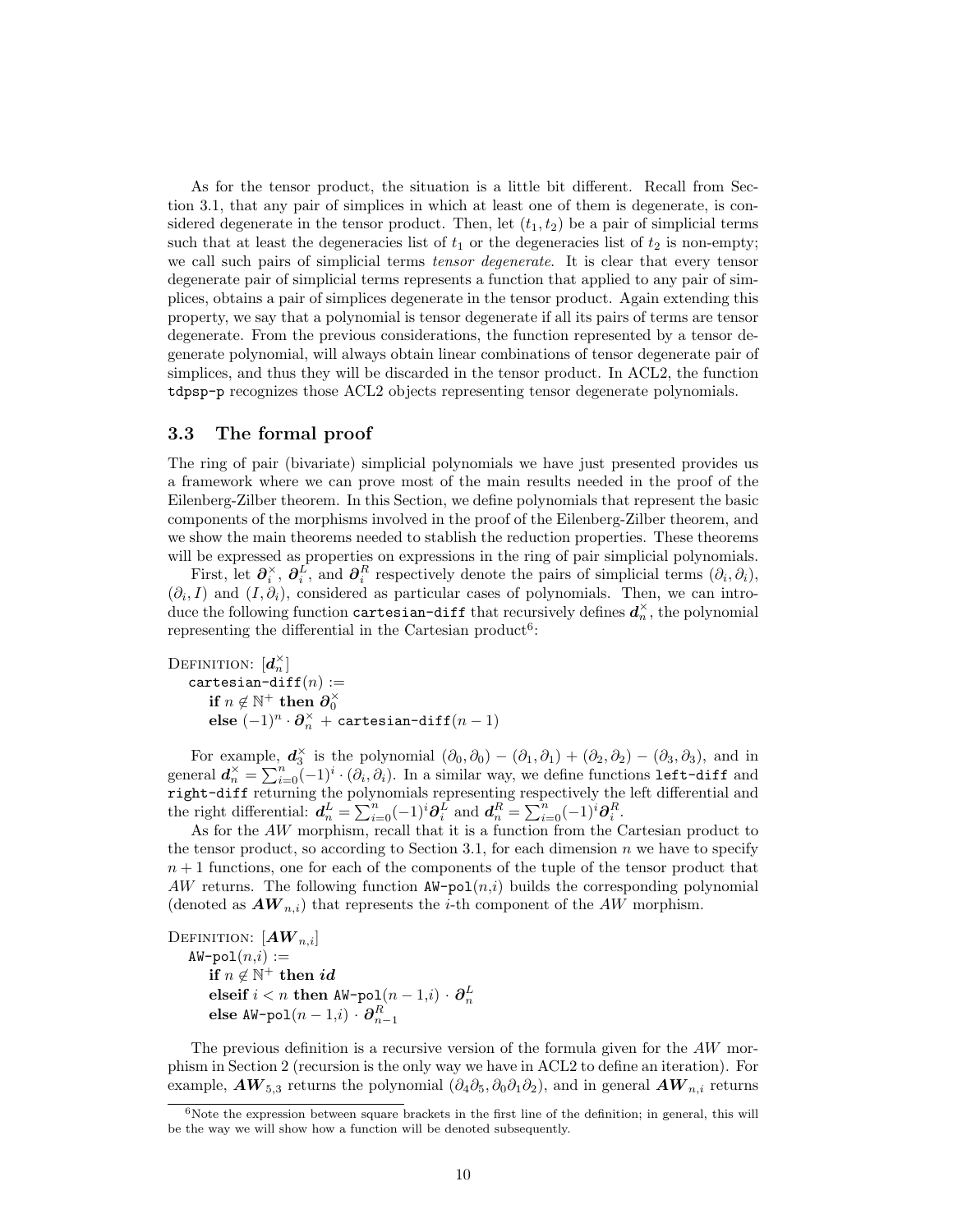$(\partial_{i+1} \cdots \partial_n, \partial_0 \cdots \partial_{i-1})$ . Note that each  $AW_{n,i}$  represents a function from dimension  $(n, n)$  to dimension  $(i, n - i)$ .

Let us now define the polynomial counterparts of the  $EML$  morphism. Since  $EML$ is a morphism from the tensor product to the Cartesian product, according to what was explained in Section 3.1, for each dimension n, we have to specify  $n+1$  components, one for each i, j such that  $i + j = n$  (the result of the EML morphism on an n-dimensional tuple of the tensor product is obtained summing the respective results of each of these components). The function EML-pol(i,j) (denoted as  $\mathbf{EML}_{i,j}$ ) builds the polynomial representing the component of the  $EML$  morphism corresponding to dimension  $(j, i)$ :

DEFINITION:  $[EML_{i,j}]$  $EML-pol(i,j) :=$ if  $i \notin \mathbb{N}^+ \land j \notin \mathbb{N}^+$  then  $id$ elseif  $i \not\in \mathbb{N}^+$  then  $\boldsymbol{\eta}^R_{j-1}$  · EML-pol $(i,j-1)$ elseif  $j \not\in \mathbb{N}^+$  then  $\eta^L_{i-1}$  · EML-pol $(i-1,j)$ else  $\boldsymbol \eta_{i+j-1}^L\cdot \texttt{EML-pol}(i-1,j) + (-1)^i\cdot \boldsymbol \eta_{i+j-1}^R\cdot \texttt{EML-pol}(i,j-1)$ 

This definition is a recursive version of the formula of the EML morphism given in Section 2. For example,  $\boldsymbol{EML}_{1,2}$  returns the polynomial  $(\eta_0, \eta_2\eta_1) - (\eta_1, \eta_2\eta_0) +$  $(\eta_2, \eta_1\eta_0)$ , and in general  $\boldsymbol{EML}_{i,j}$  has an addend for every  $(i, j)$ -shuffle. The above definition is based on how  $(i, j)$ -shuffles can be obtained recursively from  $(i-1, j)$ -shuffles and  $(i, j - 1)$  shuffles.

Finally, let us define the polynomial version of the SH morphism. In this case we have only one component for each dimension  $n$ , since it is a function from the chains of dimension n in the Cartesian product to chains of dimension  $n+1$  also in the Cartesian product.

Before defining the polynomial representing SH, we have to define an operation on polynomials called *derivative* [19]. Given a simplicial term  $\eta_{i_1} \dots \eta_{i_k} \partial_{j_1} \dots \partial_{j_l}$ , its derivative is the simplicial term obtained increasing by one the indexes of its operators, that is:  $\eta_{i_1+1} \ldots \eta_{i_k+1} \partial_{j_1+1} \ldots \partial_{j_l+1}$ . This operation is extended componentwise to pairs of simplicial terms, and by linearity, to polynomials. In our formalization, derivative-psp $(p)$ implements the derivative of a polynomial  $p$  (we will denote it as  $p'$ ).

The following function  $SH-pol(n)$ , inspired by [19], obtains the corresponding polynomial representing the  $SH$  homomorphism in dimension  $n^7$ :

DEFINITION:  $[\mathcal{S}H_n]$  $SH-pol(n) :=$ if  $n \notin \mathbb{N}^+$  then 0  $\mathbf{else} \ -1\cdot((\mathtt{SH-pol}(n-1))'+(\sum_{i=0}^{n}\boldsymbol{EML}_{n-i,i}\cdot \boldsymbol{AW}_{n,i})'\cdot \boldsymbol{\eta}_{0}^{\times})$ 

Once defined all the polynomial counterparts of the morphisms that appear in the reduction version of the Eilenberg-Zilber theorem, we can establish the main properties required. These theorems are formalized as properties of expressions in the ring of pair simplicial polynomials. First, the following are the identities corresponding to the properties stating that AW and EML are chain morphisms:

THEOREM: AW-pol-chain-complex-morphism  $n \in \mathbb{N} \land i \in \mathbb{N} \land i < n$  $\rightarrow \boldsymbol{A}\boldsymbol{W}_{n-1,i}\cdot\boldsymbol{d}_n^{\times}=\boldsymbol{d}_{i+1}^L\cdot\boldsymbol{A}\boldsymbol{W}_{n,i+1}+(-1)^i\cdot\boldsymbol{d}_{n-i}^R\cdot\boldsymbol{A}\boldsymbol{W}_{n,i}$ 

THEOREM: EML-pol-chain-complex-morphism

<sup>7</sup>The summatory in the definition is defined recursively by an auxiliary function.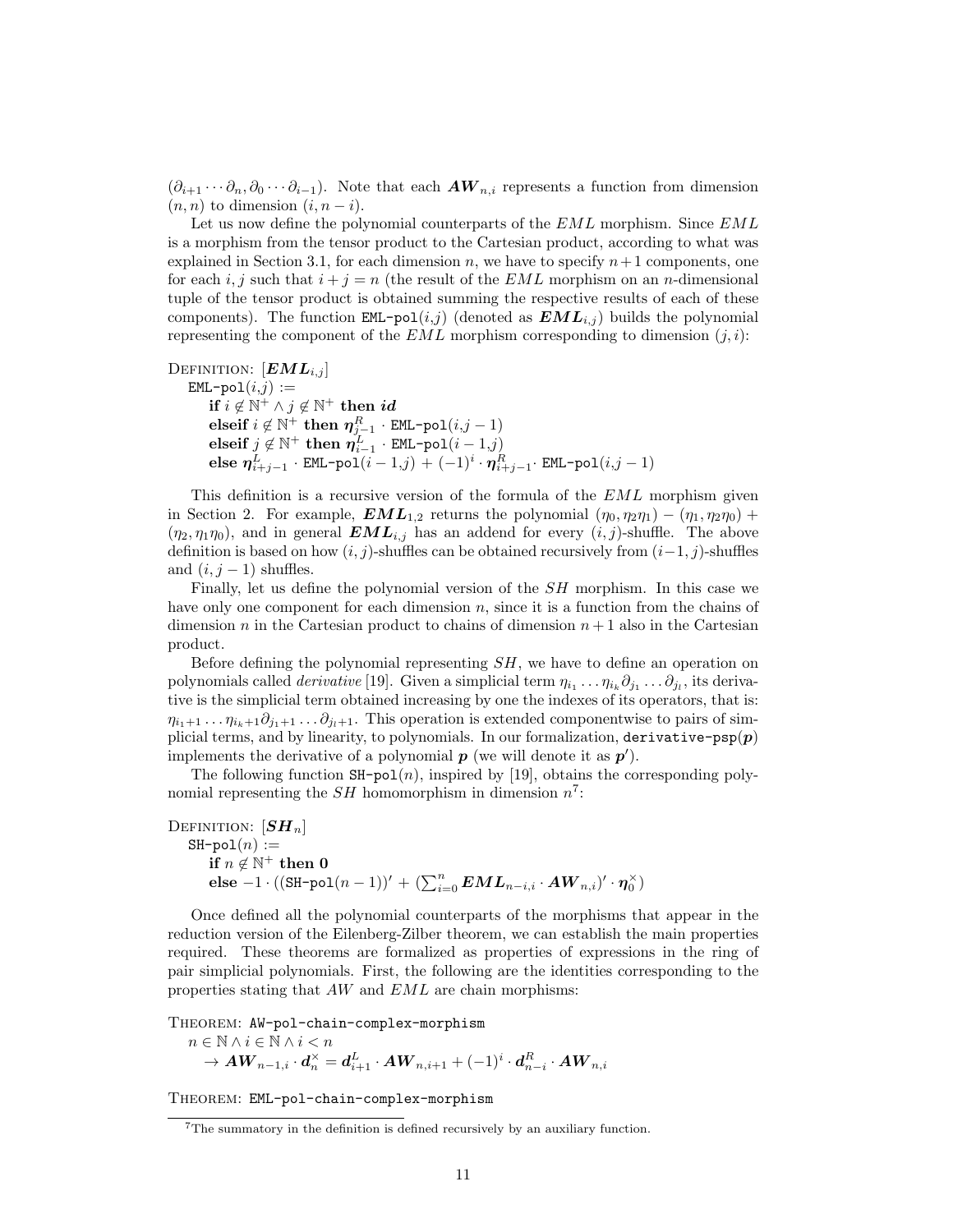$$
\begin{aligned} i &\in \mathbb{N}^+ \land j \in \mathbb{N}^+ \\ &\rightarrow \boldsymbol{d}^{\times}_{i+j} \cdot \boldsymbol{EML}_{i,j} = \boldsymbol{EML}_{i,j-1} \cdot \boldsymbol{d}^L_j + (-1)^j \cdot \boldsymbol{EML}_{i-1,j} \cdot \boldsymbol{d}^R_i \end{aligned}
$$

Second, the following ACL2 theorems establish properties (1) to (5) required in the definition of reduction (Definition 3), for  $AW$ ,  $EML$  and  $SH$ . To understand the statement of these properties, recall that, as commented at the end of Section 3.2, if a polynomial  $p$  is cartesian degenerate (that is, if cdpsp-p $(p)$ ), then the function that the polynomial represents would always return the 0 chain of the Cartesian product; as a particular case, if cdpsp-p( $q - id$ ), then the function represented by q is the identity function on the cartesian product. Analogously for polynomials representing functions that return tuple components of the tensor product, but in this case, we need the tensor degenerate property tdpsp-p.

Theorem (1): tdpsp-AW-pol-EML-pol-id  $i \in \mathbb{N} \wedge j \in \mathbb{N} \rightarrow \texttt{tdpsp-p}(\boldsymbol{A}\boldsymbol{W}_{i+j, j} \cdot \boldsymbol{E}\boldsymbol{M}\boldsymbol{L}_{i,j} - \boldsymbol{id})$ 

Theorem (1): tdpsp-AW-pol-EML-pol  $i \in \mathbb{N} \wedge j \in \mathbb{N} \wedge k \in \mathbb{N} \wedge j \neq k \wedge k \leq i + j \rightarrow$  tdpsp-p $(\mathbf{A} \mathbf{W}_{i+j,k} \cdot \mathbf{E} \mathbf{M} \mathbf{L}_{i,j})$ 

THEOREM (2): cdpsp-diff-SH-pol-SH-pol-diff-EML-AW-id  $n \in \mathbb{N}^+$  $\rightarrow \texttt{cdpsp-p}(\bm{d}_{n+1}^{\times} \cdot \bm{SH}_n + \bm{SH}_{n-1} \cdot \bm{d}_n^{\times} + \sum_{i=0}^n \bm{EML}_{n-i,i} \cdot \bm{AW}_{n,i} - \bm{id})$ 

Theorem (3): tdpsp-AW-pol-SH-pol  $n \in \mathbb{N} \land p \in \mathbb{N} \land p \leq n+1 \rightarrow \text{tdpsp-p}(AW_{n+1,n} \cdot SH_n)$ 

Theorem (4): cdpsp-SH-pol-EML-pol  $i \in \mathbb{N} \wedge j \in \mathbb{N} \rightarrow \text{cdpsp-p}(\boldsymbol{SH}_{i+j} \cdot \boldsymbol{EML}_{i,j})$ 

Theorem (5): cdpsp-SH-pol-SH-pol  $n \in \mathbb{N} \to \text{cdpsp-p}(\boldsymbol{SH}_{n+1} \cdot \boldsymbol{SH}_n)$ 

The formalization of property (1) by the two first ACL2 theorems above needs some explanation. They establish, in the polynomial setting, that the composition of  $AW_{n,j}$ with each of the components  $\boldsymbol{EML}_{n-k,k}$   $(0 \leq j, k \leq n)$  returns, in the tensor product, the zero chain, except for  $k = j$ , which is the identity. Note that when applying the composition of  $AW_n$  and  $EML_n$  to a tuple of the tensor product, each component of the result is a sum obtained by composing the corresponding component of  $AW_n$  with the sum of the respective applications of each component of  $EML_n$  to the components of the tuple. Combining the two first theorems, we have that in that sum, only one addend is the identity and the rest are null. Thus, the composition of  $AW_n$  and  $EML_n$ is the identity in the tensor product.

The ACL2 theorems presented in this section establish the Eilenberg Zilber theorem, expressed in our polynomial framework. These properties are non trivial but, roughly speaking, they all are proved by induction on natural numbers and applying algebraic properties in the ring of pair simplicial polynomials. In the next section, we will explain in some detail the proof of one of these properties.

#### 3.4 A detailed example: the main lemma in a reduction

We illustrate the kind of reasoning carried out, presenting a sketch of the proof of the property cdpsp-diff-SH-pol-SH-pol-diff-EML-AW-id (property (2) of reductions).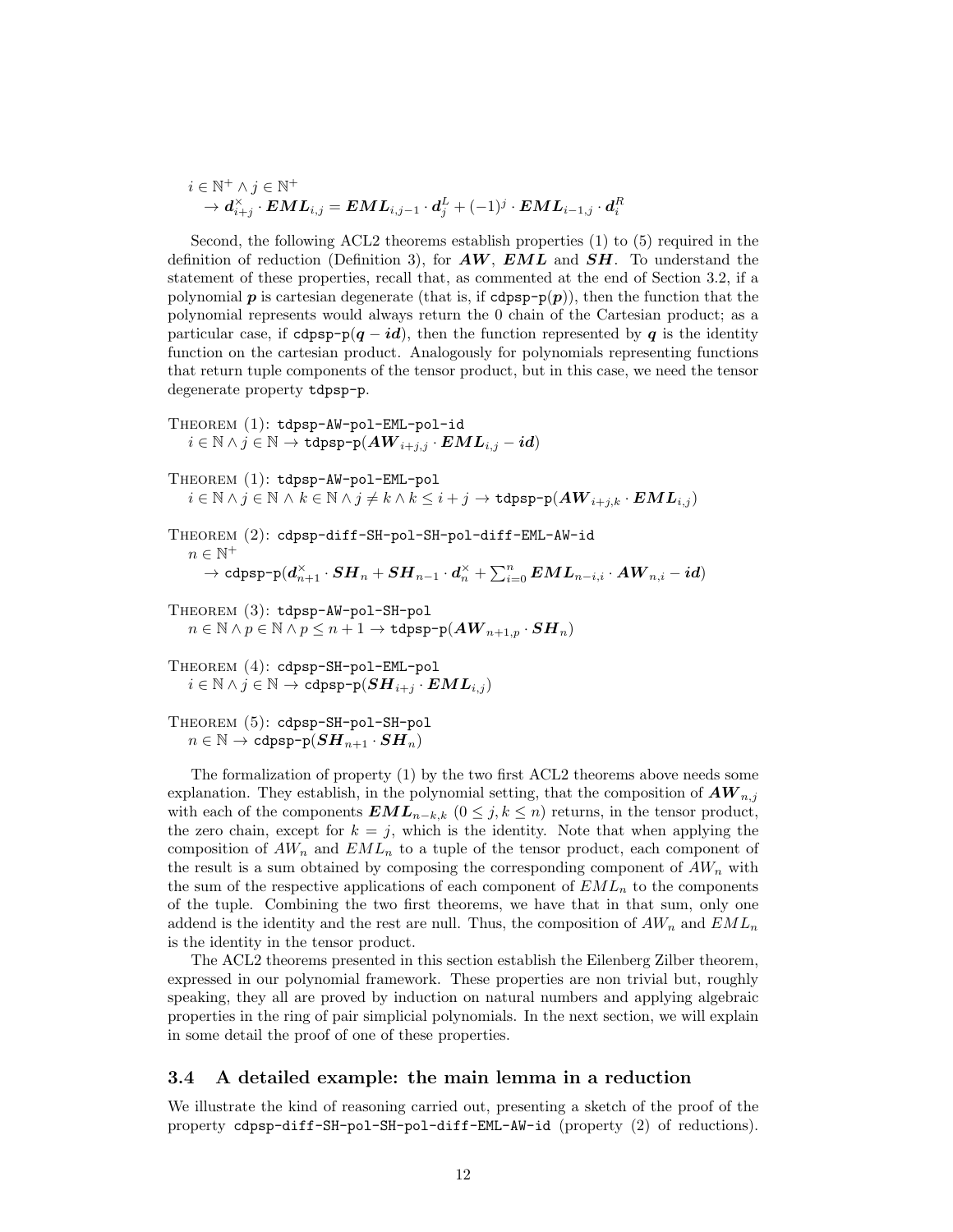That is, we will prove that  $d_{n+1}^{\times} \cdot SH_n + SH_{n-1} \cdot d_n^{\times} + \sum_{i=0}^n EML_{n-i,i} \cdot AW_{n,i} - id$ is a cartesian degenerate polynomial, for every  $n \geq 1$ . In particular, we will prove that this expression is equal to the cartesian degenerate polynomial  $-\eta_{n-1}^{\times} \cdot \partial_n^{\times}$ . It is worth pointing out that we first conjectured the general expression of this cartesian degenerate polynomial by computing the polynomial expression in ACL2, for several values of  $n$ . This is possible due to the executability of the polynomial ring operations in ACL2.

In the following, let  $E_n A_n$  be an abbreviation to denote the polynomial  $\sum_{i=0}^n EML_{n-i,i}$ .  $AW_{n,i}$ . Precisely, what we prove by induction on the natural numbers is the following equivalent property:

$$
\boldsymbol{d}_{n+1}^{\times}\cdot\boldsymbol{S}\boldsymbol{H}_{n}=-\boldsymbol{S}\boldsymbol{H}_{n-1}\cdot\boldsymbol{d}_{n}^{\times}-\boldsymbol{E}_{n}\boldsymbol{A}_{n}+i\boldsymbol{d}-\boldsymbol{\eta}_{n-1}^{\times}\cdot\boldsymbol{\partial}_{n}^{\times}
$$

For  $n = 1$ , we can compute the expressions:  $\mathbf{E}_1 \mathbf{A}_1 = (\eta_0 \partial_1, I) + (I, \eta_0 \partial_0), \mathbf{d}_2^{\times} \cdot \mathbf{S} \mathbf{H}_1 =$  $id - \eta_0^{\times} \cdot \partial_1^{\times} - (\eta_0 \partial_1, I) - (I, \eta_0 \partial_0)$  and  $SH_0 \cdot d_1^{\times} = 0$ . Therefore, the property holds in this case.

Let us now prove the property for  $n > 1$ , assuming the property for  $n - 1$ . For that we will need a number of lemmas, that we list here, omitting their proof:

- (a) The derivative operation distributes over addition, composition and scalar product of polynomials.
- (b)  $\mathbf{d}_{n+1}^{\times} = \partial_0^{\times} (\mathbf{d}_n^{\times})^{\prime}$
- (c)  $\partial_0^{\times} \cdot (p)' = p \cdot \partial_0^{\times}$ , for every polynomial  $p$
- (d)  $d_n^{\times} \cdot E_n A_n = E_{n-1} A_{n-1} \cdot d_n^{\times}$  (that is,  $E_n A_n$  represents a differential morphism).
- (e)  $(\boldsymbol{d}_n^{\times})' \cdot \boldsymbol{\eta}_0^{\times} + \boldsymbol{\eta}_0^{\times} \cdot \boldsymbol{\partial}_0^{\times} \boldsymbol{id} = \boldsymbol{\eta}_0^{\times} \cdot \boldsymbol{d}_n^{\times}$

To prove the intended property, we will see that the expressions  $d_{n+1}^{\times} \cdot SH_n$  and  $-SH_{n-1}\cdot d_n^{\times} - E_nA_n + id - \eta_{n-1}^{\times} \cdot \partial_n^{\times}$  are equal, rewriting both to a common expression.

• Rewriting  $d_{n+1}^{\times} \cdot SH_n$ :

If we apply lemma (b) and the definition of  $SH_n$ , and then apply lemma (a), we have:

$$
-\bm\partial_0^\times\cdot(\bm S\bm H_{n-1})'-\bm\partial_0^\times\cdot(\bm E_n\bm A_n)'\cdot\bm\eta_0^\times+(\bm d_n^\times\cdot\bm S\bm H_{n-1})'+(\bm d_n^\times\cdot\bm E_n\bm A_n)'\cdot\bm\eta_0^\times
$$

We now apply lemma (c) (twice), lemma (d) and the equality  $\partial_0^{\times} \cdot \eta_0^{\times} = id$  (which is a direct consequence of the fifth simplicial identity), rewriting the expression to:

$$
-\boldsymbol{SH}_{n-1}\cdot \boldsymbol{\partial}_0^{\times}-\boldsymbol{E}_n\boldsymbol{A}_n+(\boldsymbol{d}_n^{\times}\cdot \boldsymbol{SH}_{n-1})'+(\boldsymbol{E}_{n-1}\boldsymbol{A}_{n-1}\cdot \boldsymbol{d}_n^{\times})'\cdot \boldsymbol{\eta}_0^{\times}
$$

We replace the first occurrence of  $SH_{n-1}$  by its definition, we also apply the induction hypothesis to  $d_n^{\times} \cdot SH_{n-1}$  and distribute the derivative over addition, and we also distribute in some addends the derivative over composition, obtaining:

$$
(\boldsymbol{SH}_{n-2})'\cdot \boldsymbol{\partial}_0^\times + (\boldsymbol{E}_{n-1}\boldsymbol{A}_{n-1})'\cdot \boldsymbol{\eta}_0^\times \cdot \boldsymbol{\partial}_0^\times - \boldsymbol{E}_n \boldsymbol{A}_n +
$$

 $-(\bm{SH}_{n-2})'\cdot(\bm{d}_{n-1}^{\times})'-(\bm{E}_{n-1}\bm{A}_{n-1})'+\bm{id}-\bm{\eta}_{n-1}^{\times}\cdot\bm{\partial}_{n}^{\times}+(\bm{E}_{n-1}\bm{A}_{n-1})'\cdot(\bm{d}_{n}^{\times})'\cdot\bm{\eta}_{0}^{\times}$ Factoring out  $(E_{n-1}A_{n-1})'$  and applying lemma (e), we finally have:

$$
\begin{aligned} (\boldsymbol{SH}_{n-2})'\cdot \boldsymbol{\partial}_0^\times - \boldsymbol{E}_n\boldsymbol{A}_n - (\boldsymbol{SH}_{n-2})'\cdot (\boldsymbol{d}_{n-1}^\times)' + id - \boldsymbol{\eta}_{n-1}^\times\cdot \boldsymbol{\partial}_n^\times + \\ (\boldsymbol{E}_{n-1}\boldsymbol{A}_{n-1})'\cdot \boldsymbol{\eta}_0^\times \cdot \boldsymbol{d}_n^\times \end{aligned}
$$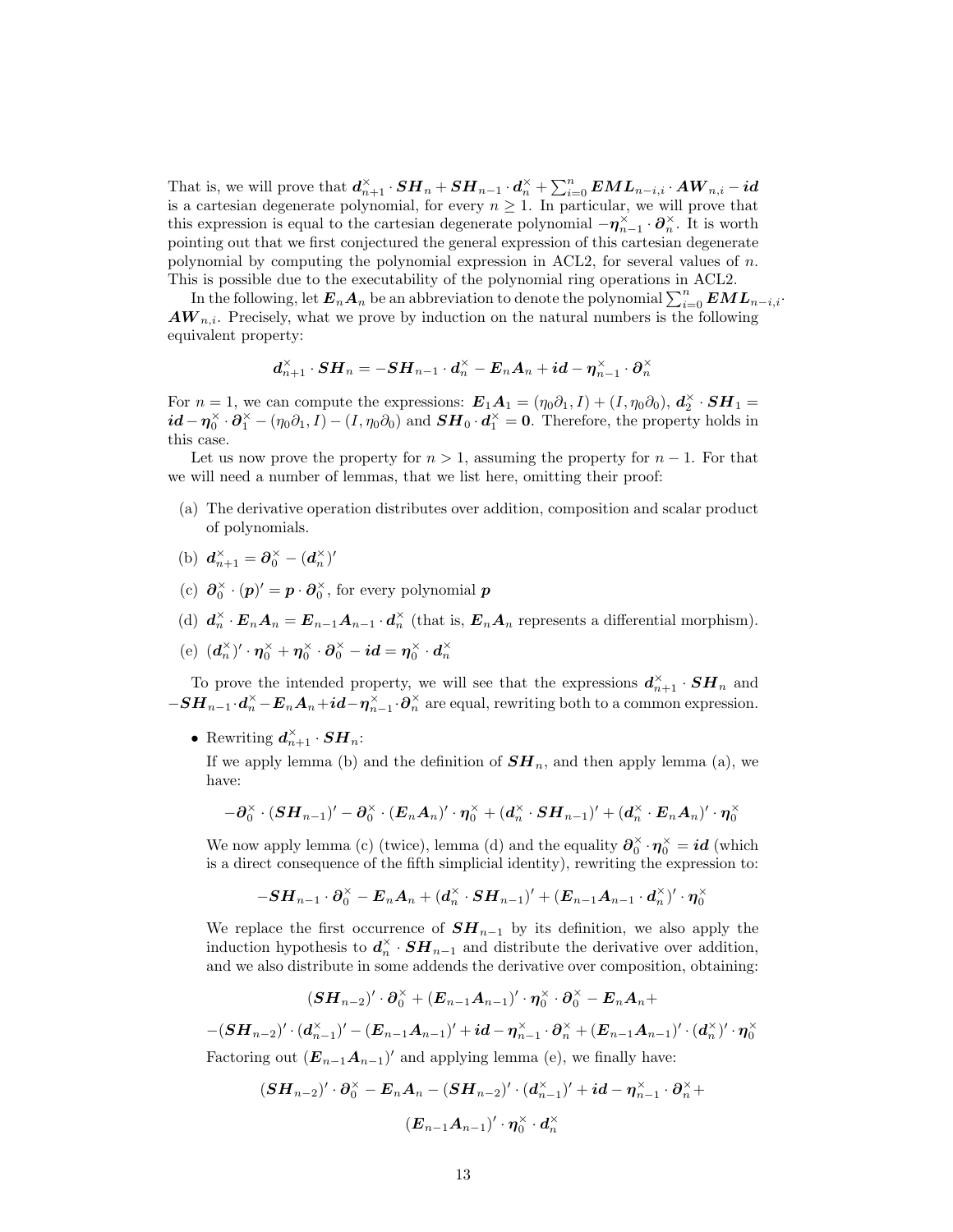• Rewriting  $-SH_{n-1} \cdot d_n^{\times} - E_n A_n + id - \eta_{n-1}^{\times} \cdot \partial_n^{\times}$ :

Expanding the definition of  $SH_{n-1}$  and distributing composition over addition, we have:

$$
(\boldsymbol{SH}_{n-2})'\cdot \boldsymbol{d}_n^\times + (\boldsymbol{E}_{n-1}\boldsymbol{A}_{n-1})'\cdot \boldsymbol{\eta}^\times_0\cdot \boldsymbol{d}_n^\times - \boldsymbol{E}_n\boldsymbol{A}_n + i \boldsymbol{d} - \boldsymbol{\eta}^\times_{n-1}\cdot \boldsymbol{\partial}_n^\times
$$

And applying lemma (b) to the first occurrence of  $d_n^{\times}$ , and distributivity we have:

$$
\begin{array}{c}\left(\boldsymbol{SH}_{n-2}\right)^{\prime}\cdot\boldsymbol{\partial}_{0}^{\times} -(\boldsymbol{SH}_{n-2})^{\prime}\cdot(\boldsymbol{d}_{n-1}^{\times})^{\prime} +\\ \\ \left(\boldsymbol{E}_{n-1}\boldsymbol{A}_{n-1}\right)^{\prime}\cdot\boldsymbol{\eta}_{0}^{\times}\cdot\boldsymbol{d}_{n}^{\times} -\boldsymbol{E}_{n}\boldsymbol{A}_{n} +i\boldsymbol{d} -\boldsymbol{\eta}_{n-1}^{\times}\cdot\boldsymbol{\partial}_{n}^{\times}\end{array}
$$

It is now clear (applying commutativity of addition of polynomials) that both expressions rewrite to the same expression. Therefore they are equal and we have the property proved. Note that the proof is done only applying induction and symbolic rewriting using definitions, previously proved lemmas and the ring properties of simplicial polynomials.

#### 3.5 Main simplification strategies

As we have just seen in Section 3.4, the proof of the polynomial properties needed to establish the Eilenberg-Zilber theorem uses a great amount of simplification mechanisms, crucial for a successful mechanical proof. These simplification mechanisms are programmed as rewriting rules. In our formalization, these rules are essentially of four types: (a) rules stating that under certain conditions, a polynomial expression has properties cdpsp-p or tdpsp-p; (b) rules stating properties derived from the simplicial identities (as for example, some of the lemmas used in Section 3.4); (c) ring properties of the ring of polynomials; and (d) meta-rules, implementing algebraic rewriting that cannot be expressed as single rewriting rules.

Let us comment more on this last type of rule, illustrating how we used meta rules, by an example. Consider the following situation: if we previously prove  $x = y$ , then we could conclude  $x \cdot z = y \cdot z$ . Of course, this can be formalized by means of a rewriting rule; however there are many situations where this rule is not applicable although an analogous simplification could be done; for example  $x_1 \cdot z = y_1 \cdot z + y_2 \cdot z$  when  $x_1 = y_1 + y_2$ or  $x_1 \cdot z + x_2 \cdot z = y_1 \cdot z + y_2 \cdot z$  when  $x_1 + x_2 = y_1 + y_2$ .

In these cases we could think in a rule that would extract the right common factor, then applying the previous rule. But "extract the right common factor" cannot be expressed as a single rewriting rule, since it should manage as many situations as addends could appear in an expression, and that cannot be expressed as a single pattern. Of course we could define as many rewriting rules as needed in the formalization, but this is expensive in terms of user's labor to develop the set of rules and of system's labor in sorting through such a number of rules.

In situations like the one described, ACL2 meta functions [9] are a convenient tool. A meta function is a piece of code that performs a syntactic transformation on some terms. When this transformation is proved to be semantically correct by means of a meta rule, the meta function extends the operations of the ACL2's simplifier.

We have defined several meta functions to cope with usual simplification processes in the general context of polynomials. Continuing with the example, let us consider a generic associative operator + with identity (for example, addition of polynomials) and a generic associative operator  $\cdot$  with identity (for example, composition of polynomials) and right-distributive over  $+$ . The *right common factor meta rule* has two cases depending on whether the common factor has an inverse element or not. Given an expression of the form  $x_1 \cdot z + \ldots + x_n \cdot z = y_1 \cdot z + \ldots + y_m \cdot z$ , this rule extracts the common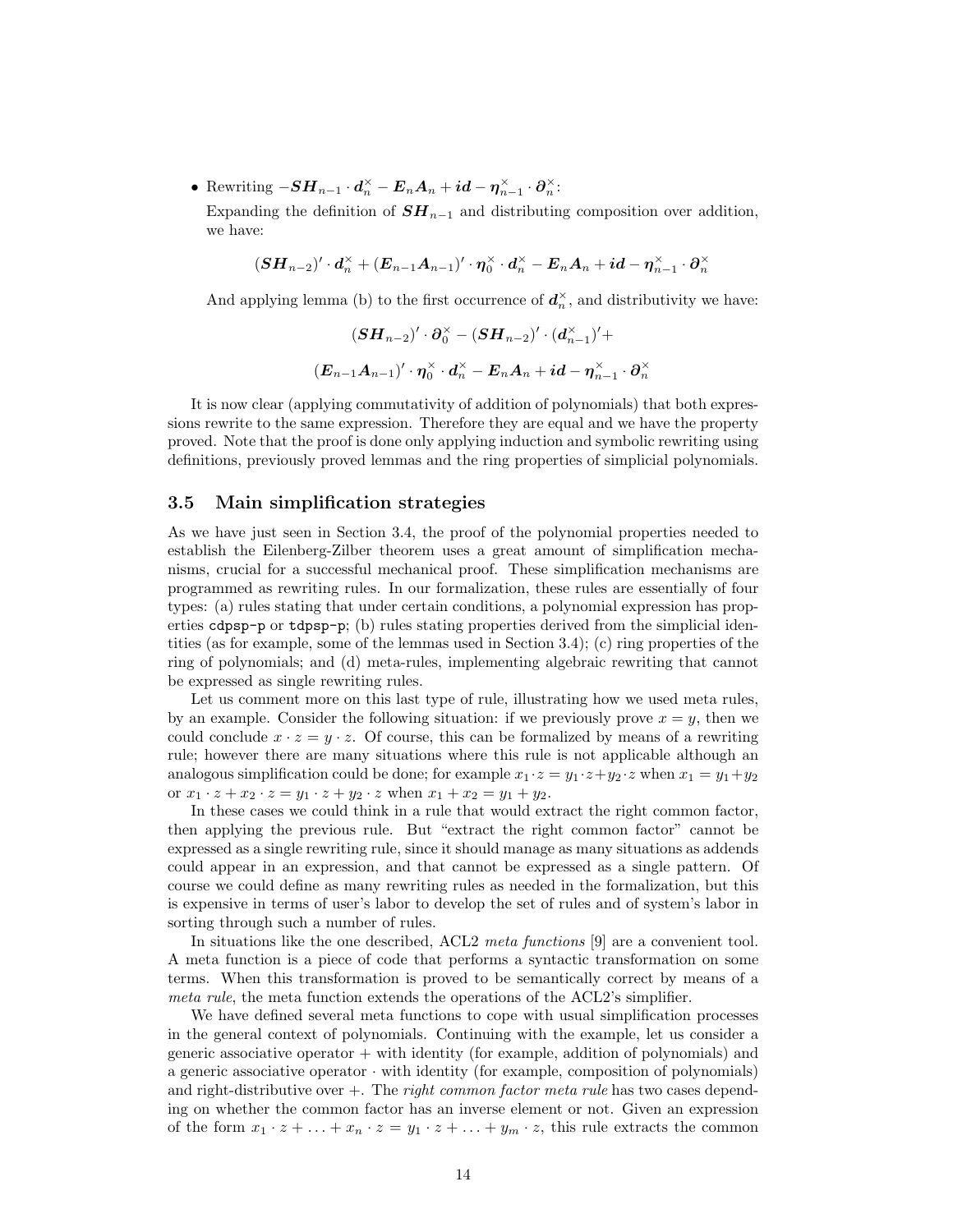factor z and, if there exists z' such that  $z \cdot z' = 1$ , the expression is replaced with the equivalent one  $x_1 + \ldots + x_n = y_1 + \ldots + y_m$ . Otherwise, the expression is reduced to true, provided it can be proved that  $x_1 + \ldots + x_n = y_1 + \ldots + y_m$ . In a similar way we have defined a *left common factor meta rule*.

More meta rules has been introduced, implementing several useful algebraic simplification mechanisms in presence of associativity, commutativity and distributivity of the operators. These rules have been proved correct in a generic setting, for generic operators having those properties. Then, they have been instantiated to the particular case of simplicial polynomials. See details in [13].

## 4 Proof computational content and experimental aspects

This section is devoted to explore the computational content of the proof, handling it to get a statement of the theorem near the standard mathematical presentation.

Being ACL2 also a programming language, it is clear that the functions defined to implement the proof are executable. That is, we can produce simplicial polynomials representing the EZ morphisms, for each dimension. Nevertheless, this formalization is missing the functional interpretation of polynomials: we should be able to apply and execute them on concrete chains of simplices of concrete simplicial sets. For that, we need a presentation of the EZ theorem where the notions of simplicial sets, chains, cartesian product and tensor product are made explicit, and where the morphisms are defined as ACL2 functions. This is what we call the functional (or standard) formalization of the theorem, and we will present it in Section 4.1. As we will see, the main theorems in this standard formalization are obtained translating from the corresponding theorems of the polynomial formalization of the previous section.

Once proved, the functional or standard formalization of the EZ theorem can be instantiated on concrete simplicial sets, where we can execute the morphisms. In Section 4.2, it is particularized on  $\Delta$ , the *standard simplex*. In this simplicial set the simplicial equalities are the only constraints, and so any simplicial formula is expressed generically on it. Then, in Section 4.3, the results obtained with our certified ACL2 programs are compared with the actual Kenzo results.

#### 4.1 Operational interpretation of the proof

#### 4.1.1 Formalizing simplicial sets and chain complexes

We represent a simplicial set and its associated chain complex in the same way as we did it in the formalization of the Normalization Theorem [12]. We now give a brief overview to the main ideas.

Let us first deal with how we represent simplicial sets. Note that a simplicial set is characterized by a set  $K$  and a family of functions (faces and degeneracies) having certain properties. Since the EZ theorem is about any two simplicial sets, we have to introduce them in a completely generic way. Although in ACL2 the usual way to introduce functions in the logic is by the definition principle (using defun), it also provides the encapsulation principle (using encapsulate), which allows to introduce functions in the logic without defining them completely, only stating about them some assumed properties [10].

In our formalization, a generic simplicial set is defined by means of three functions K, d and n. The function K is a predicate of two arguments, with the intended meaning that  $K(n,x)$  holds when  $x \in K_n$ . Faces and degeneracies are represented, respectively, by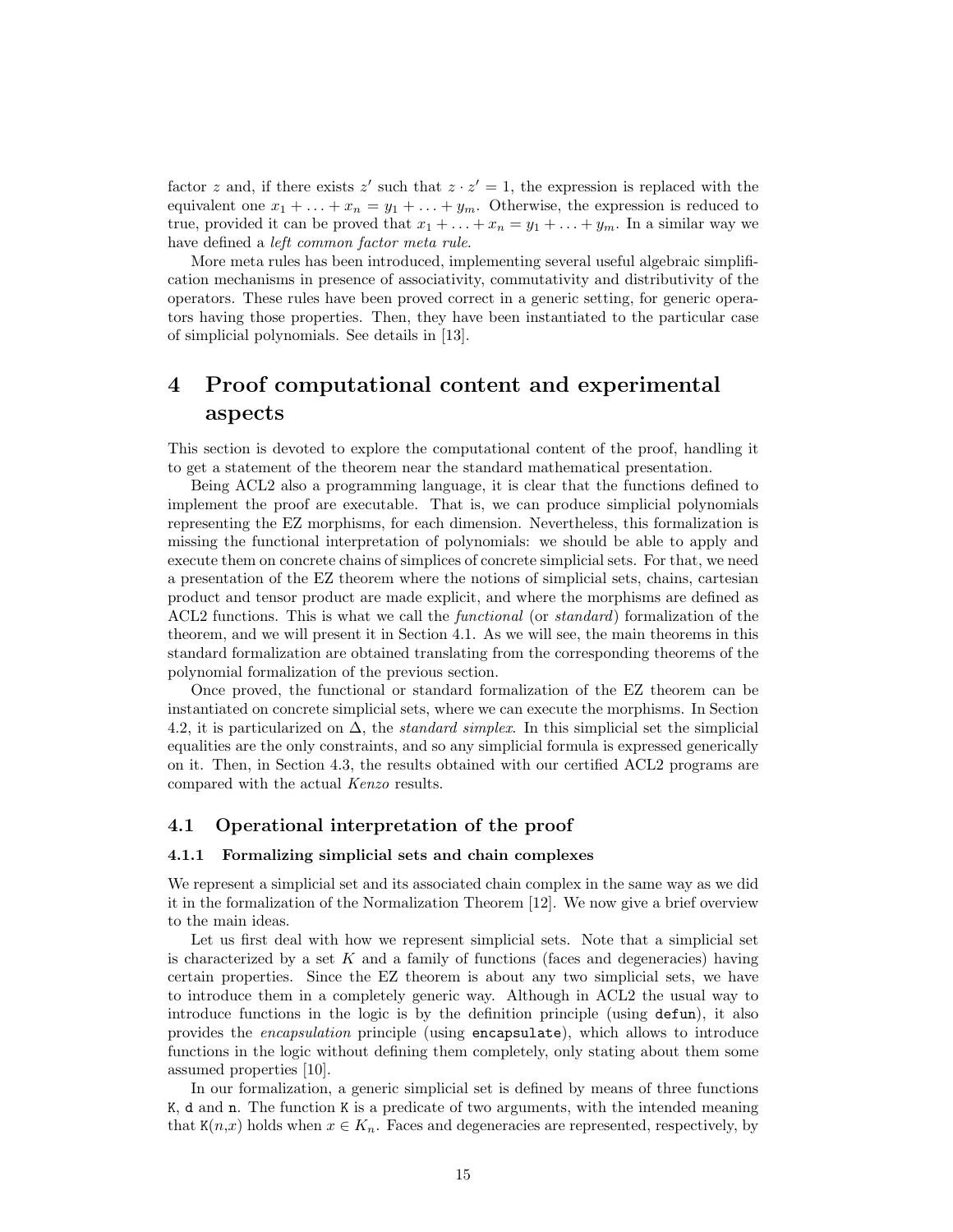functions d and n, both with three arguments. The idea is that  $d(m,i,x)$  and  $n(m,i,x)$ respectively represent  $\partial_i^m(x)$  and  $\eta_i^m(x)$ . These three functions are introduced using encapsulate, only assuming about them well-definedness and the simplicial identities. For example, the following are the assumptions corresponding respectively to the welldefinedness of d and the first simplicial identity:

#### ASSUMPTION: d-well-defined

 $(x \in K_m \land m \in \mathbb{N}^+ \land i \in \mathbb{N} \land i \leq m) \rightarrow \partial_i^m(x) \in K_{m-1}$ 

#### Assumption: simplicial-id1

 $(x \in K_m \land m \in \mathbb{N} \land i \in \mathbb{N} \land j \in \mathbb{N} \land j \leq i \land i < m \land 1 < m)$  $\rightarrow \partial_i^{m-1}(\partial_j^m(x)) = \partial_j^{m-1}(\partial_{i+1}^m(x))$ 

We omit here the rest of the assumptions (i.e., well-definedness of **n** and the rest of the simplicial identities), since they are stated in an analogous way.

We can now formalize the notions of degenerate and non-degenerate simplices. First, the predicate  $Kd(n,x)$  defines the property of being a degenerate *n*-simplex:

## DEFINITION:  $[x \in K_n^D]$ Kd $(n,x) := \exists y,i\ (i\in\mathbb{N} \land i < n \land y \in K_{n-1} \land \eta_i^{n-1}(y) = x)$

The existential quantification in the definition is introduced in ACL2 using the defun-sk construct (this construct is the way in which ACL2 offers (limited) support for existential quantification). Having defined degenerate simplices, non-degenerate simplices can be easily defined:

DEFINITION:  $[x \in K_n^{ND}]$  $\text{Kn}(n,x) := x \in K_n \land x \notin K_n^D$ 

As for the formalization of chains of simplices, since they are formal linear combinations of non-degenerate simplices, it is quite natural to represent them as lists of pairs of an integer coefficient and a non-degenerate simplex. As with polynomials, we consider chains in canonical form: we do not allow zero coefficients and we require the pairs to be increasingly ordered with respect to a strict ordering on simplices. The following function  $\operatorname{scn-p}$  defines chains in a given dimension n. It uses the auxiliary function ssn-p which recognizes two-element lists whose elements are a non-null integer and a non-degenerate simplex; it also uses the auxiliary function ssn-< which defines a strict ordering between such pairs:

```
DEFINITION: [c \in C_n(K)]\texttt{scn-p}(n,c) :=if endp(c) then c = \textbf{nil}elseif endp(\texttt{rest}(c))
           then ssn-p(n,first(c)) \wedge rest(c) = nil
        else ssn-p(n, \text{first}(c)) \wedge \text{ssn} \prec (n, \text{first}(c), \text{second}(c)) \wedge\texttt{scn-p}(n,\texttt{rest}(c))
```
We also define addition of chains, and the scalar product of an integer and a chain. In this paper, we will denote these operations, respectively, as  $c_1+c_2$  and  $k \cdot c$  (omitting the dimension, for the sake of readability)<sup>8</sup>. These operations act on chains in the canonical form described above, and return chains also in canonical form. We proved that the set

<sup>8</sup>We are overloading the symbols, using the same notation for the operation on chains and on polynomials, but the distinction will be clear from the context.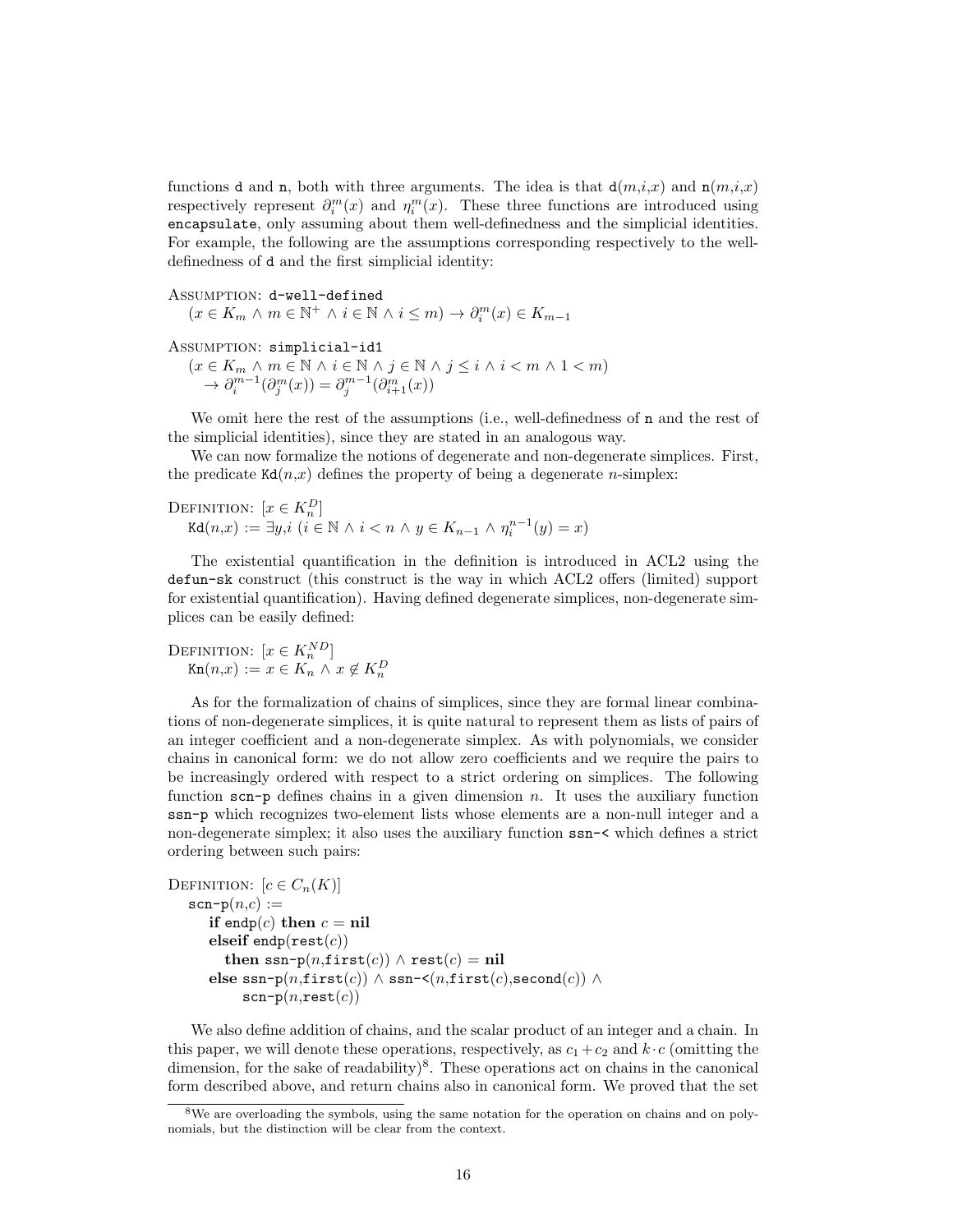of chains of a given dimension is an Abelian group with respect to addition, where the identity is represented by the empty list (denoted here as 0).

To complete the definition of the chain complex associated to a simplicial set, we need to define the differential homomorphism and prove that the boundary condition holds. First, face and degeneracy maps are defined to act on chains, easily extending them by linearity; in this paper, we will use the same notation (that is,  $\partial_i^n$  and  $\eta_i^n$ ) regardless whether these operations are acting on simplices or on chains. Now, as we said in Section 2, the differential of a chain  $c \in C_n(K)$  is defined as  $d_n(c) = \sum_{i=0}^n (-1)^i \partial_i^n(c)$ , but taking into account that in the resulting chain, any degenerate addend has to be erased. The following functions implement it:

#### DEFINITION:

```
F\text{-norm}(n,c) :=if endp(c) then 0
    elseif ssn-p(n, \text{first}(c))then first(c) + F-norm(n, \text{rest}(c))else F\text{-norm}(n, \text{rest}(c))
```
DEFINITION:

 $diff = aux(n,i,c) :=$ if  $i \notin \mathbb{N}^+$  then  $\partial_0^n(c)$  $\mathbf{else}~(-1)^i\cdot\partial_i^n(c)+\mathtt{diff}\text{-}\mathbf{aux}(n,i-1,c)$ 

DEFINITION:  $[d_n(c)]$  $diff(n,c) :=$  F-norm $(n-1, diff$ -aux $(n,n,c))$ 

The function F-norm above takes a linear combination of simplices, in which there are possibly some degenerate addends and returns the chain with those addends erased. The function  $diff(n,c)$ , denoted as  $d_n(c)$ , defines the differential homomorphism. Note that it uses an auxiliary recursive function diff-aux.

We prove the boundary condition for the differential function just defined, completing the formalization of the chain complex associated to a simplicial set. The following theorem establishes it:

#### THEOREM: diff-diff-null

```
n \in \mathbb{N}^+ \land c \in C_{n+1}(K) \to d_n(d_{n+1}(c)) = 0
```
The Eilenberg-Zilber theorem establishes a result about any two simplicial sets and the relation between their Cartesian and tensor products. This means that, to formally state the premises of the theorem in ACL2, we have to define two generic simplicial sets (say  $K^1$  and  $K^2$ ) and their associated chain complexes. Thus we introduce functions K1, d1 and n1 (by means of the encapsulation principle), assuming the corresponding simplicial identities, and the same for K2, d2 and n2. Then we replay all the definitions and theorems needed to formalize the respective chain complexes, in an analogous way as we have just shown. That is, we define for  $K^1$  the predicates K1n and sc1n (respectively recognizing non-degenerate simplices and chains in  $C(K^1)$ , the differential function diff1 and prove the corresponding boundary condition, among other useful lemmas. We do it for  $K^2$  in an analogous way. In the following, we will denote as  $d_n^1$  and  $d_n^2$ the corresponding differentials for  $C(K^1)$  and  $C(K^2)$ . For the sake of readability, we will denote in the same way  $(\partial_i^n$  and  $\eta_i^n)$  the faces and degeneracies of both simplicial sets, although it has to be clear that in the formalization they are different families of functions.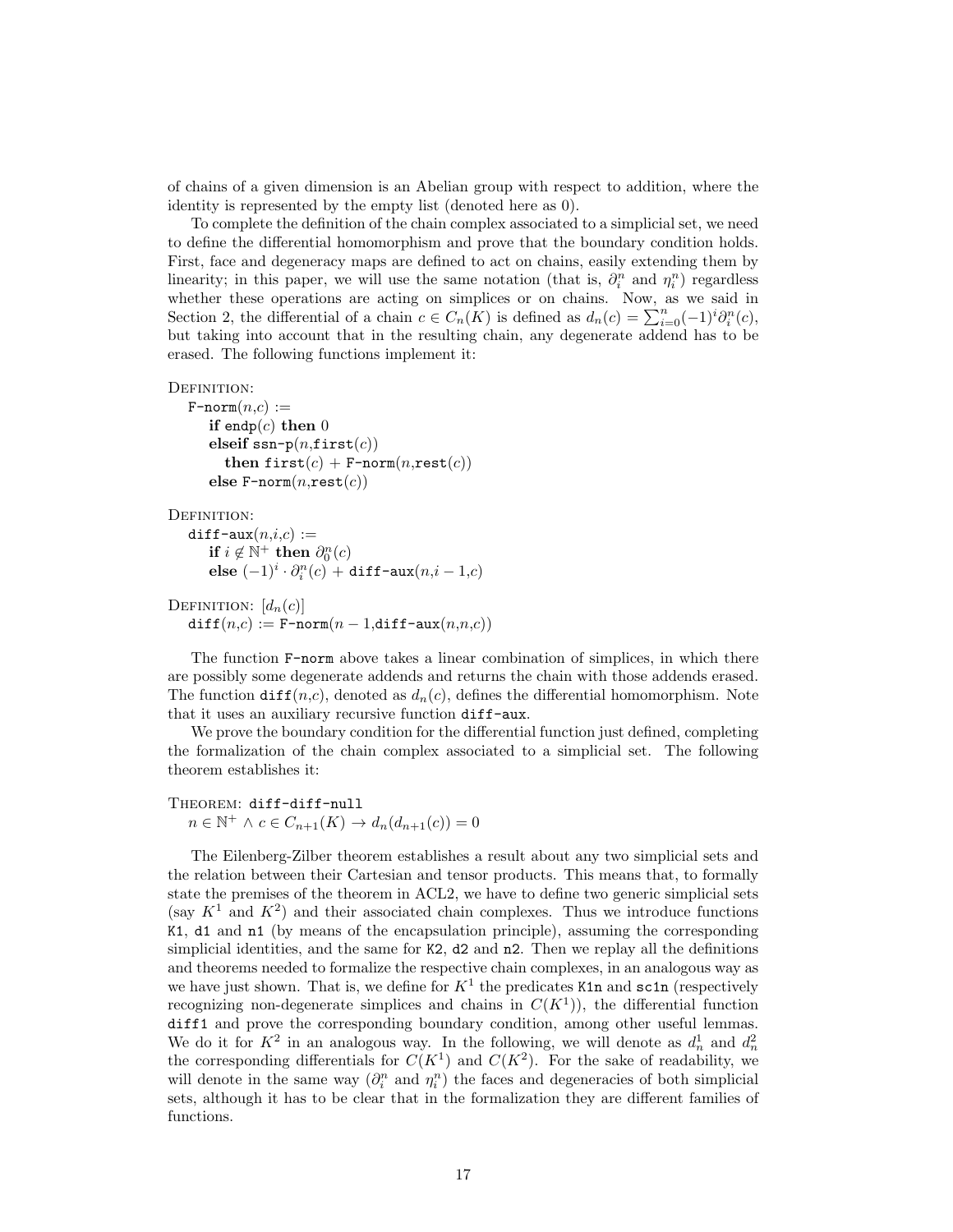A technical comment is worth pointing out here. In principle, to obtain the theories (definitions and theorems) corresponding to the chain complexes  $C(K^1)$  and  $C(K^2)$ , we would have to duplicate the proof effort carried out. Fortunately, a rule of inference in ACL2, called functional instantiation, allows us to infer theorems that can be obtained instantiating the function symbols of a previously proved theorem, replacing them with other function symbols, provided it can be proved that the new functions satisfy the constraints assumed on the replaced functions. So, we can define one generic simplicial set and its associated chain complex, and obtain other generic simplicial sets by functional instantiation. Moreover, in our case, this instantiation is done in a completely automatic way: although ACL2 offers no native support for functionally instantiate a whole theory (that is, a collection of definitions and theorems about them), we used a tool called definstance, that allows us to automatically generate functional instantiations of a theory, simply giving the corresponding "names substitution" (see [14] for details on the definstance tool).

#### 4.1.2 Cartesian product of simplicial sets

The Cartesian product of the simplicial sets  $K^1$  and  $K^2$  is easily defined. First, we define the functions  $Kx2(p,q,x)$  recognizing pairs  $x \in K_p^1 \times K_q^2$ ; as a particular case, we define the function Kx formalizing  $(K^1 \times K^2)_n$ :

DEFINITION:  $[x \in K_p^1 \times K_q^2]$  $\mathtt{Kx2}(p,q,x) := \mathsf{consp}(x) \mathbin{\hat{\wedge}} \mathtt{first}(x) \in K^1_p \mathbin{\hat{\wedge}}$  $\mathrm{consp}(\mathtt{rest}(x))\,\wedge\,\mathtt{second}(x)\in K^2_q\,\wedge\,\mathtt{rest}(\mathtt{rest}(x))=()$ 

DEFINITION:  $[x \in (K^1 \times K^2)_n]$  $\text{Kx}(n,x) := \text{Kx2}(n,n,x)$ 

The face and degeneracy operators for the Cartesian product of  $K^1 \times K^2$  are defined componentwise from the corresponding operators of  $K^1$  and  $K^2$ :

DEFINITION: 
$$
[\partial_i^{\times,n}(x)]
$$
\n $dx(n,i,x) := (\partial_i^n(\texttt{first}(x)), \partial_i^n(\texttt{second}(x)))$ 

DEFINITION:  $[\eta_i^{\times,n}(x)]$  $\mathtt{nx}(n,i,x) := \left(\eta_i^n(\mathtt{first}(x)),\, \eta_i^n(\mathtt{second}(x))\right)$ 

It is straightforward to prove that  $\partial_i^{\times,n}(x)$  and  $\eta_i^{\times,n}(x)$  hold the simplicial identities, and thus we can define, by functional instantiation (and again in an automatic way using definstance), all the definitions and theorems corresponding to the associated complex chain. In particular, we define a recognizer for chains of  $C_n(K^1 \times K^2)$  (function  $SCxn-p(n,x)$ , and a function  $Fx-norm(n,c)$  that erases the degenerate addends (w.r.t. the cartesian product) of linear combinations of pairs of  $n$ -simplices. Also we define the differential homomorphism  $d_n^{\times}$  (function  $\text{Cx-diff}(n,c)$ ) and prove the corresponding boundary condition, thus completing the formalization of the Cartesian product  $C(K^1 \times$  $K^2$ ).

#### 4.1.3 Tensor product

Since the tensor product of two simplicial chain complexes cannot be obtained as the chain complex associated to a simplicial set, in order to formalize it in ACL2, we cannot use the same technique used to define the Cartesian product. In this case, we have to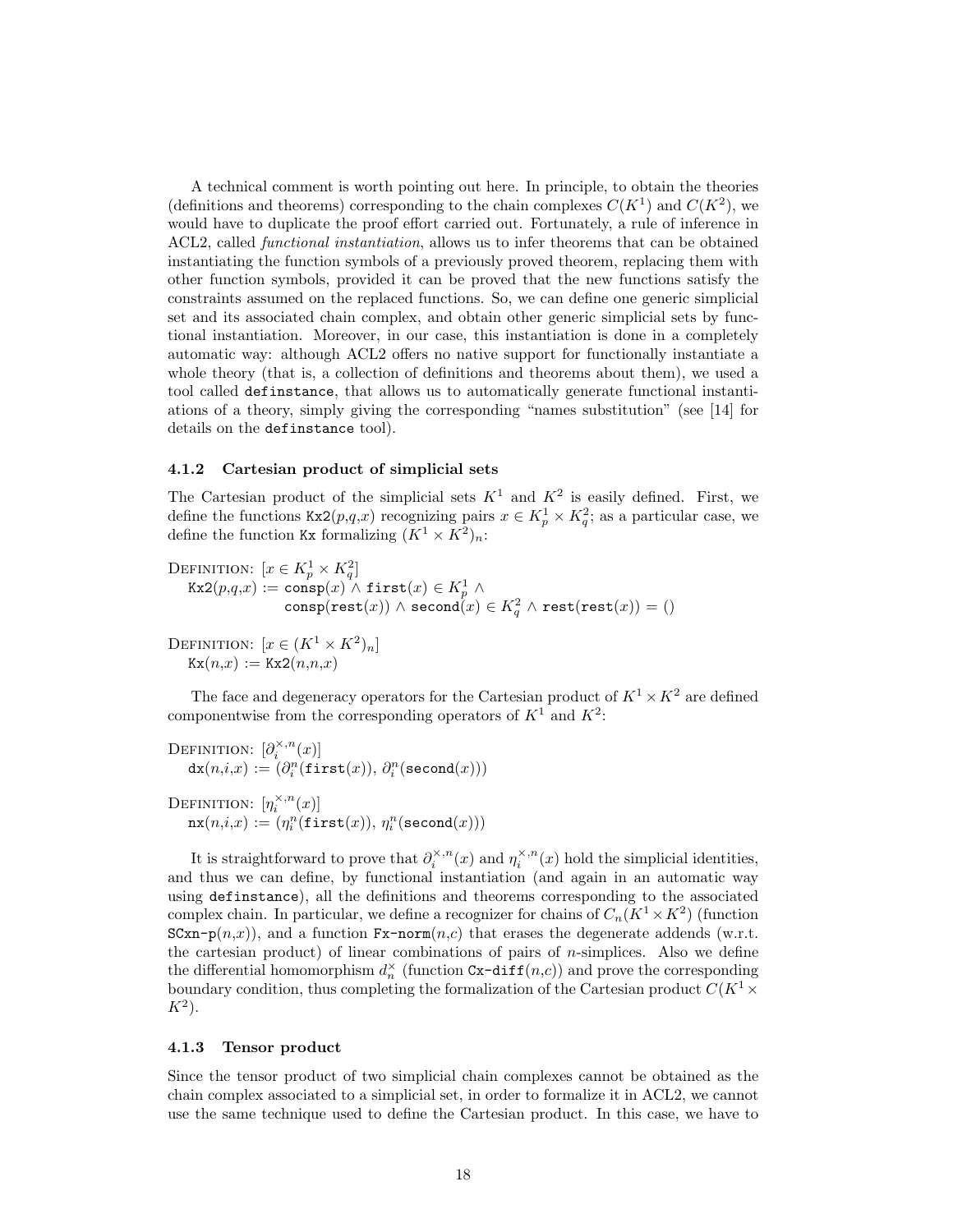directly define the sets  $(C(K^1) \otimes C(K^2))_n$  and the corresponding differential homomorphism.

As discussed in Section 3.1, the elements of  $(C(K^1) \otimes C(K^2))_n$  can be identified with  $(n + 1)$ -tuples (lists in our case)  $(c_0, c_1, \ldots, c_n)$ , where for each  $0 \leq i \leq n$ ,  $c_i \in$  $\mathbb{Z}[K_{n-i}^{1,ND} \times K_i^{2,ND}]$ . The following function Cn+ formalizes this, from the auxiliary recursive function  $\texttt{Cn+-seq}$ , which deals with the iteration (here, the function  $\texttt{SCx2n-p}(p,$ q, c) recognizes linear combinations in  $\mathbb{Z}[K_p^{1,ND} \times K_q^{2,ND}]$ :

DEFINITION:

 $\texttt{Cn+-seq}(n,p,l) :=$ if endp $(l)$  then nil  $\textbf{else} \textbf{if} \; p \not\in \mathbb{N}^+ \; \textbf{then} \; \texttt{SCx2n-p}(0\textit{,}n \textbf{.first}(l)) \land \texttt{rest}(l) = \textbf{nil}$ else  $SCx2n-p(p,n-p,\text{first}(l)) \wedge Cn+\text{seq}(n,p-1,\text{rest}(l))$ 

DEFINITION:  $[c \in (C(K^1) \otimes C(K^2))_n]$  $\text{Ch}+(n,c) := \text{Ch}+\text{-seq}(n,n,c)$ 

To define the differential homomorphism in the tensor product, first we introduce some notation. Let  $d_p^L$  and  $d_q^R$  denote the functions defined on  $K_p^{1,ND} \times K_q^{2,ND}$  such that  $d_p^L(x,y) = (d_p^1(x), y)$  and  $d_q^R(x,y) = (x, d_q^2(y))$ . Now, for every generator  $(x, y) \in$  $K_p^{1,ND} \times K_q^{2,ND}$  (with  $p+q=n$ ), the differential in the tensor product (see Definition 5) can be written as:  $d_n^{\otimes}(x, y) = d_p^L(x, y) + (-1)^p d_q^R(x, y)$ . As usual,  $d_p^L$ ,  $d_q^R$  and  $d_n^{\otimes}$  are extended by linearity to  $\mathbb{Z}[K_p^{1,N_D} \times K_q^{2,ND}].$ 

Let  $c = (c_0, c_1, \ldots, c_n) \in (C(K^1) \otimes C(K^2))_n$  and  $e = (e_0, \ldots, e_{n-1}) \in (C(K^1) \otimes C(K^2))_n$  $C(K^2)$ <sub>n-1</sub>, such that  $d_n^{\otimes}(c) = e$ . Then from the above considerations we have that  $e_j = d_{n-j}^L(c_j) + (-1)^{n-j-1}d_{j+1}^R(c_{j+1})$  (for all  $0 \leq j \leq n-1$ ). Our definition of  $d_n^{\otimes}$  is based on this last formula:

DEFINITION:

 $diff+-seq(n,p,l) :=$  $\mathbf{if}~p\not\in\mathbb{N}^{+} \text{ then nil}$  $\textbf{else } \textsf{cons}(d^L_p(\textsf{first}(l)) + (-1)^{p-1} \cdot d^R_{n-p+1}(\textsf{second}(l)),$ diff+-seq $(n,p-1,\mathtt{rest}(l)))$ 

DEFINITION:  $[d_n^{\otimes}(c)]$  $diff+(n,c) := F+-\text{norm}(n-1, diff+-seq(n,n,c))$ 

Note the normalization applied in the definition of diff+. This is needed because in our ACL2 formalization,  $d_p^L$  and  $d_q^R$  are defined applying the corresponding differential, but without erasing the degenerate addends (as in the function diff-aux above). Therefore, in each component of the final result obtained by  $diff+-seq(n,n,c)$  we have to delete all the addends corresponding to degenerate pair of simplices in the tensor product. This is precisely what the function F+-norm does.

From the corresponding boundary conditions of  $d_n^1$  and  $d_n^2$ , we prove the boundary condition for  $d_n^{\otimes}$ , as established by the following theorem (note that zero in the tensor product, denoted as  $0^{\otimes}$ , is the tuple with all its components equal to the zero chain):

Theorem: diff+-diff+-null

 $n \in \mathbb{N}^+ \land l \in (C(K^1) \otimes C(K^2))_{n+1} \rightarrow d_n^{\otimes}(d_{n+1}^{\otimes}(l)) = 0^{\otimes}$ 

This completes the formalization of the tensor product  $C(K^1) \otimes C(K^2)$ . In the following, we explain the formalization and proof of the Eilenberg-Zilber theorem in this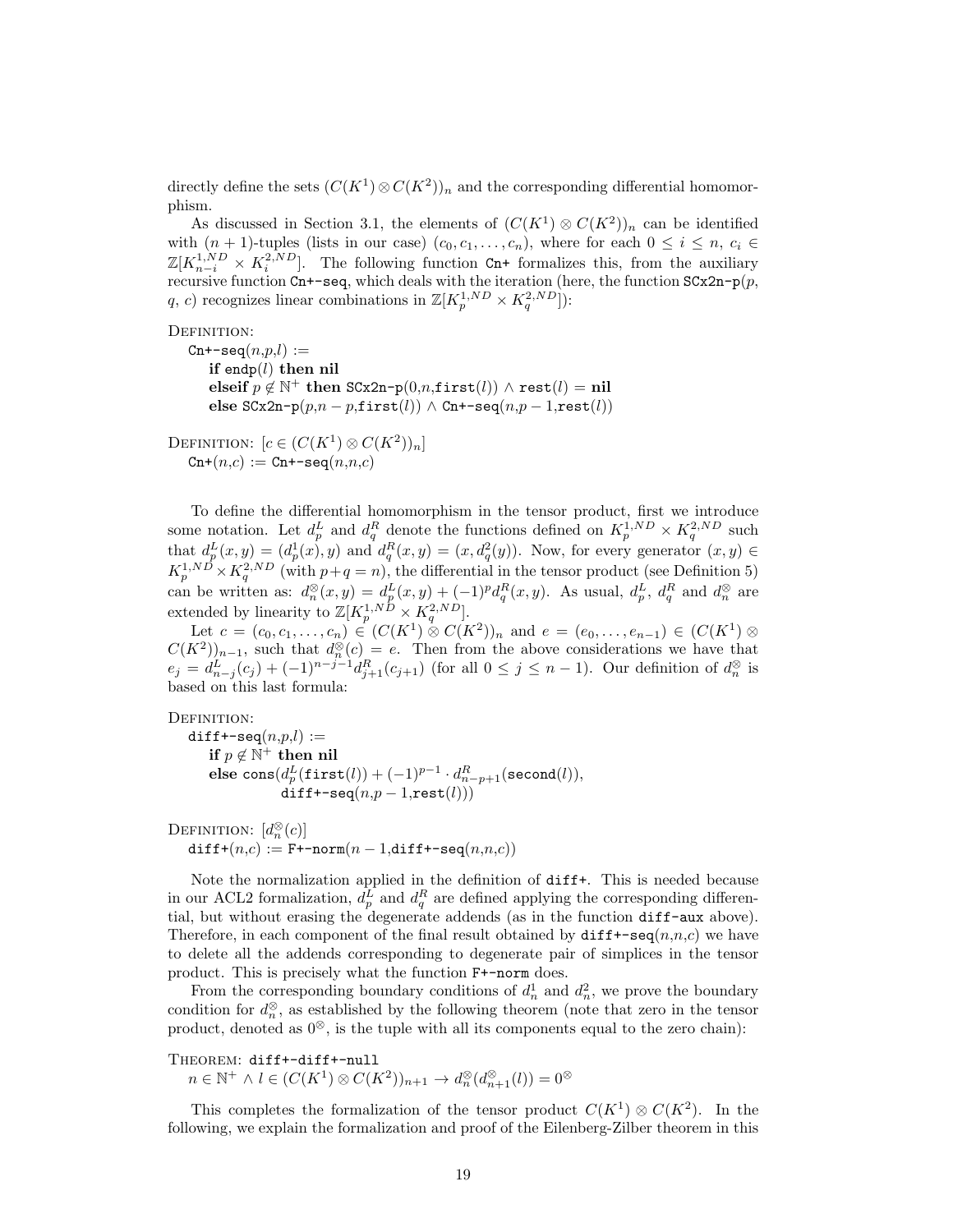standard framework. For that, we have first to define the morphisms AW, EML and SH. Not surprisingly, this will be done using the corresponding polynomial versions.

#### 4.1.4 Evaluation of bivariate simplicial polynomials

Before defining the morphisms involved in the EZ theorem, we have to formally specify the functional interpretation of a polynomial. That is, we define an ACL2 function such that given a polynomial and a chain of pairs of simplices of a given dimension, it computes the result of evaluating the function that the polynomial is supposed to represent, on the given chain. This is done in a similar way to what was presented in [12].

First, we have to define some well-formedness conditions on polynomials. Think for example in the following simplicial term:  $\eta_5\eta_1\partial_3$ . This term cannot be interpreted as a function on  $C_4(K)$ , regardless of the simplicial set, because in such case,  $\eta_5$  would have to be applied to a simplex in  $C_4(K)$ , which is not possible. Nevertheless, it makes sense to apply it to any chain of dimension  $n \geq 5$ . We will say that a simplicial term is valid for dimension m, when interpreted as composition of simplicial operators, can be applied to any simplex of dimension  $m$ . Another notion to take into account is what we call the *degree* of a term: if a term is valid for n and it represents a function from  $K_n$  to  $K_m$ , its degree is  $m - n$  (for example, the degree of the previous term is 1). Extending these concepts to pairs, we will say that a pair of simplicial terms  $(t_1, t_2)$  is valid for dimension  $(m_1, m_2)$  with degree  $(j_1, j_2)$  if  $t_i$  is valid for  $m_i$  and with degree  $j_i$   $(i = 1, 2)$ . We say that a polynomial is *valid for dimension*  $(m_1, m_2)$  if all its terms are valid for that dimension, and we say that it is uniform if all its terms have the same degree. If a polynomial is uniform and valid for a dimension we say that it is well-formed for that dimension and its degree is the common degree of its terms.

Well-formed polynomials for dimension  $(m_1, m_2)$  represent morphisms whose evaluation can be defined on  $\mathbb{Z}[K_{m_1}^1\times K_{m_2}^2].$  We defined in ACL2 a function  $\mathtt{eval-psp}(p,m_1,m_2,c)$ that computes the result of evaluating  $p$  on a linear combination c of pairs of simplices of dimension  $(m_1, m_2)$ . We also proved that eval-psp is a homomorphism on the ring of polynomials. For example, under the corresponding well-formedness conditions, the evaluation of the composition of two polynomials is equal to the composition of the evaluations of the polynomials, and analogously for addition and scalar product. This is proved in a similar way as it is described in [12] for simple simplicial polynomials. See [13] for details.

#### 4.1.5 Defining AW, EML and SH

We now define the morphisms that form the reduction in the Eilenberg-Zilber theorem, as combinations of evaluations of the polynomials defined in Section 3.3. The way we combine these evaluations depend on their intended domain and range (the Cartesian product or the tensor product).

Let us first start with the  $AW$  morphism. Recall that for each dimension n,  $AW_n$ defines a function from  $C_n(K^1 \times K^2)$  to  $(C(K^1) \otimes C(K^2))_n$ . First we define the function  $\mathbf{A}\mathbf{W}\text{-}\text{aux}(p,q,n,i,c)$  as the evaluation of the polynomial  $\mathbf{A}\mathbf{W}_{n,i}$  on a linear combination c of pairs of simplices of dimension  $(p, q)$ . We can prove that  $AW_{n,i}$  is a well-formed polynomial for dimension  $(n, n)$ , with degree  $(i - n, -i)$ , so it makes sense to define AW on  $C_n(K^1 \times K^2)$  as the result of iteratively apply AW-aux $(n,n,n,i,c)$  (for  $0 \le i \le n$ ) and collect each result in a tuple; in each component of this tuple we finally erase (using F+-norm) the possible degenerate addends (in the tensor product) that could appear. As usual, note the auxiliary recursive function AW-seq implementing the iteration.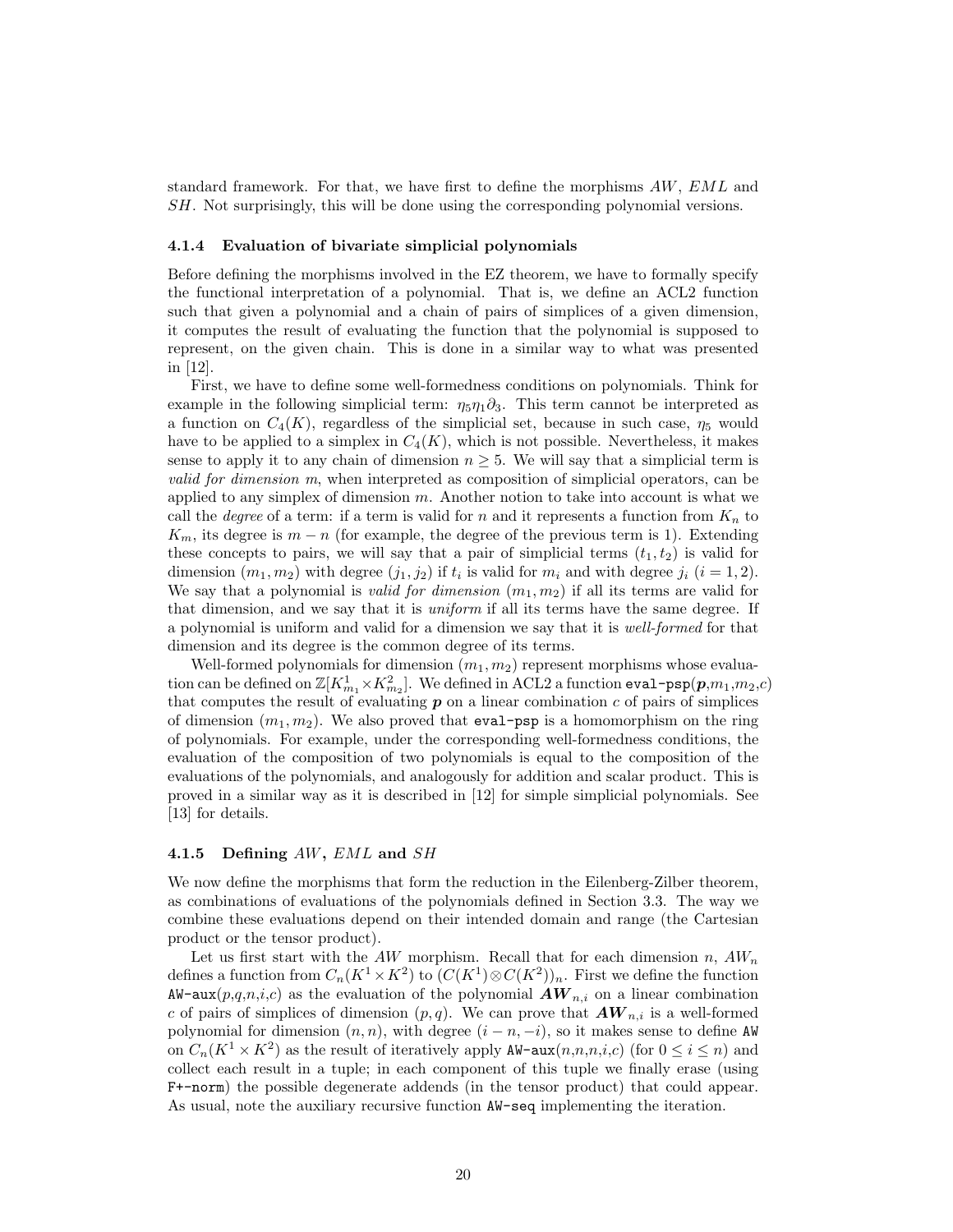DEFINITION:  $\mathsf{AW-aux}(p,q,n,i,c) := \mathsf{eval-psp}(\mathbf{AW}_{n,i},p,q,c)$ 

DEFINITION:

 $AW\text{-}\mathbf{seq}(n,p,c) :=$ if  $p \notin \mathbb{N}^+$  then list(AW-aux $(n,n,n,0,c)$ ) else cons(AW-aux $(n,n,n,p,c)$ ,AW-seq $(n,p-1,c)$ )

DEFINITION:  $[AW_n(c)]$ 

 $AW(n,c) := F + -norm(n, AW - seq(n,n,c))$ 

We now define the  $EML$  morphism. In this case,  $EML_n$  is defined on elements of  $(C(K^1) \otimes C(K^2))_n$ , returning its result in  $C_n(K^1 \times K^2)$ . Recall that, as discussed in Section 3.1, the elements of  $(C(K^1) \otimes C(K^2))_n$  are tuples of linear combinations in  $\mathbb{Z}[K_p^{1,ND} \times K_q^{2,ND}]$ , where we have a component for each dimension  $(p,q)$  such that  $p + q = n.$ 

Taking this into account, we first define  $EML-aux(p,q,i,j,c)$  as the evaluation of the polynomial  $\pmb{EML}_{i,j}$  on a linear combination  $c \in \mathbb{Z}[K_p^{1,ND} \times K_q^{2,ND}]$ . It can be proved that  $\boldsymbol{EML}_{i,j}$  is well-formed for dimension  $(j,i)$  and its degree is  $(i,j)$ . Therefore it is valid to define  $EML_n$  on a tuple l as the result of iteratively applying EML-aux $(i, n$  $i, n - i, i, l_i$  (where  $0 \leq i \leq n$ ) and sum each result to obtain a single chain in dimension  $(n, n)$ ; as with AW, we finally erase (using  $Fx$ -norm) the possible degenerate addends, now in the Cartesian product. Again, we need an auxiliary recursive function EML-seq implementing the iteration.

```
DEFINITION:
```
 $EML-aux(p,q,i,j,c) := eval-psp(EML_{i,j},p,q,c)$ 

DEFINITION:

 $EML-seq(n,p,l) :=$ if  $p \notin \mathbb{N}^+$  then EML-aux $(0, n, n, 0, \texttt{first}(l))$ else EML-aux $(p, n-p, n-p, p, \text{first}(l))$  + EML-seq $(n, p-1, \text{rest}(l))$ 

DEFINITION:  $[EML_n(c)]$  $EML(n,c) := Fx-norm(n,EML-seq(n,n,c))$ 

Finally the definition of the *SH* function from the corresponding polynomial is simpler, since we do not have to deal with tuple components  $(SH_n$  is a function from  $C_n(K^1 \times K^2)$  to  $C_{n+1}(K^1 \times K^2)$ . We can prove that the polynomial  $SH_n$  is wellformed for dimension  $(n, n)$ , with degree  $(1, 1)$ . So it is valid to define  $SH_n$  on a given chain, as first evaluating  $SH_n$  on the chain and then eliminate degenerate addends with respect to Cartesian product:

DEFINITION:  $[SH_n(c)]$  $\text{SH}(n,c) := \text{Fx-norm}(n+1,\text{eval-psp}(\boldsymbol{SH}_n,n,n,c))$ 

#### 4.1.6 The main properties

In Section 3.3, we established, in the polynomial framework, the main properties showing that **AW**, **EML** and **SH** form a reduction from  $C(K^1 \times K^2)$  to  $C(K^1) \otimes C(K^2)$ . We are almost ready to translate those properties to this more standard presentation of the theorem. Before that, recall that some of those properties stated that some operations on polynomials returned tensor degenerate (tdpsp-p) or cartesian degenerate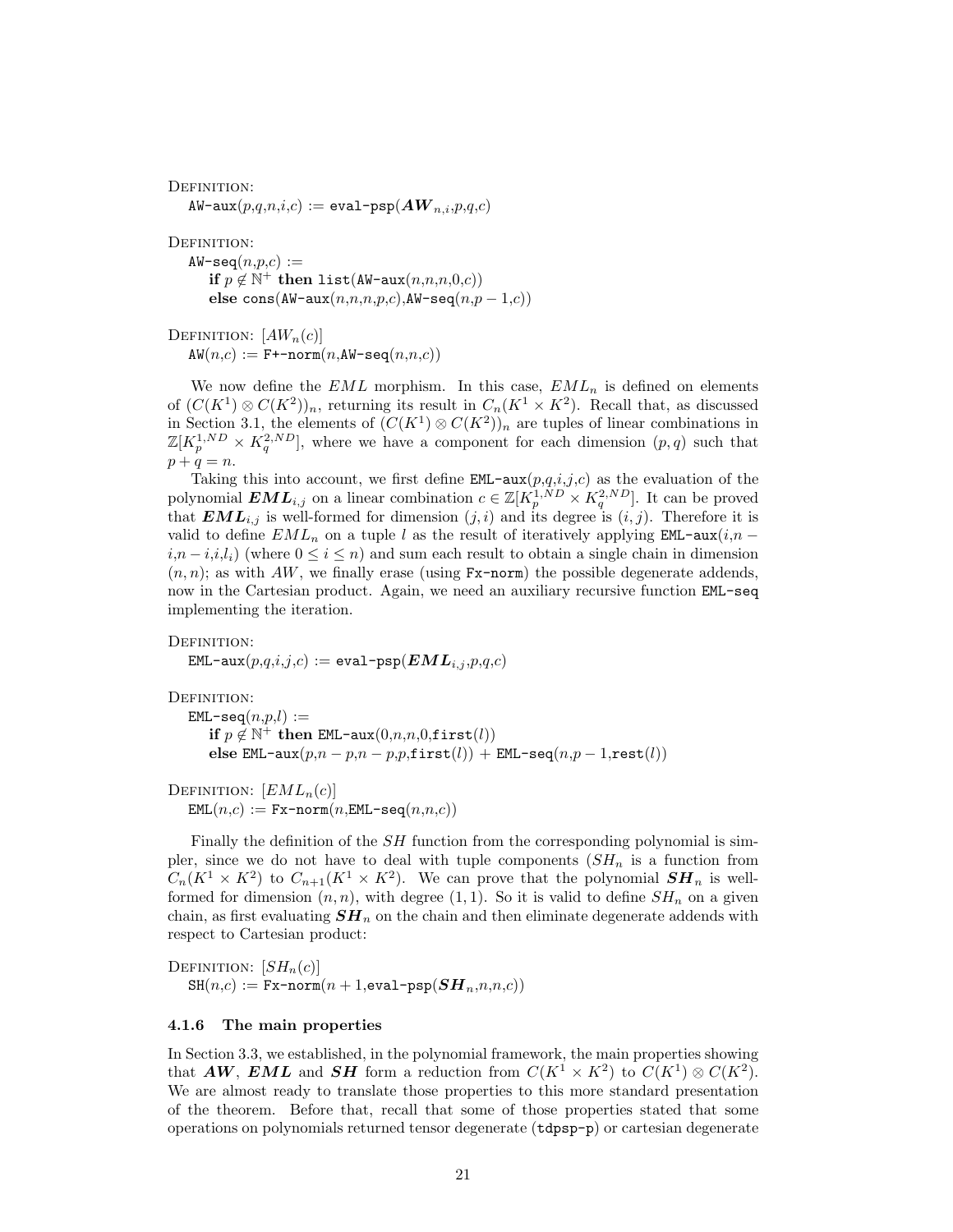(cdpsp-p) polynomials. As we anticipated, those properties have a direct translation in this standard framework:

THEOREM: Fx-norm-eval-psp-cdpsp

 $n\in\mathbb{N}^+\land i\in\mathbb{N}\land j\in\mathbb{N}\land\texttt{SCx2-p}(i,j,c)\land\texttt{cdpsp-p}(\boldsymbol{p})\land\texttt{uniform-psp}(\boldsymbol{p})\land\ldots$ valid-psp $(p,i,j) \wedge$  degree-psp $(p) = (n-i, n-j)$  $\rightarrow$  Fx-norm(*n*,eval-psp( $p,i,j,c$ )) = 0<sup>×</sup>

THEOREM: Fx2-norm-eval-psp-tdpsp

 $i \in \mathbb{N} \land j \in \mathbb{N} \land \text{SCx2-p}(i,j,c) \land \text{tdpsp-p}(p) \land \text{uniform-psp}(p) \land$ valid-psp $(p,i,j)$   $\wedge$  degree-psp $(p) = (k,l)$  $\rightarrow$  Fx2-norm $(i + k, j + l, \text{eval-psp}(p, i, j, c)) = 0^{\times}$ 

That is, if we evaluate a cartesian degenerate polynomial on a linear combination of pair of simplices (under the corresponding well-formedness condition) and then we erase the addends that are degenerate in the Cartesian product, we obtain the zero chain  $0<sup>×</sup>$ . And an analogous result is also obtained for tensor degenerate polynomials in the tensor product; here the function  $S\alpha^2-p(i,j,c)$  recognizes (non-normalized) linear combinations in  $\mathbb{Z}[K_i^1 \times K_j^2]; 0^{\times}$  is the zero chain in  $\mathbb{Z}[K_i^1 \times K_j^2]$  for every i, j; and Fx2-norm is the function that in such linear combinations erases addends corresponding to degenerate pairs in the tensor product (by the way, the function F+-norm previously mentioned, is defined applying Fx2-norm in each component of the tuple).

We now present the main properties<sup>9</sup> establishing the Eilenberg-Zilber theorem. The following are the theorems showing that  $AW$  and  $EML$  are chain homomorphisms:

THEOREM: AW-chain-morphism  $n \in \mathbb{N}^+ \land c \in C_n(K^1 \times K^2) \to AW_{n-1}(d_n^{\times}(c)) = d_n^{\otimes}(AW_n(c))$ 

THEOREM: EML-chain-morphism

 $n \in \mathbb{N}^+ \land c \in (C(K^1) \otimes C(K^2))_n \to EML_{n-1}(d_n^{\otimes}(c)) = d_n^{\times}(EML_n(c))$ 

And the following are the theorems establishing that  $(AW, EML, SH)$  is a reduction from  $C(K^1 \times K^2)$  to  $C(K^1) \otimes C(K^2)$  (properties (1) to (5) in Definition 3):

Theorem (1): AW-EML-id  $n \in \mathbb{N} \land c \in (C(K^1) \otimes C(K^2))_n \rightarrow AW_n(EML_n(c)) = c$ 

Theorem (2): Cx-diff-SH-SH-Cx-diff-EML-AW-id  $n \in \mathbb{N}^+ \land c \in C_n(K^1 \times K^2)$  $\rightarrow EML_n(AW_n(c)) + d_{n+1}^{\times}(SH_n(c)) + SH_{n-1}(d_n^{\times}(c)) = c$ 

Theorem (3): AW-SH-null  $n \in \mathbb{N} \land c \in C_n(K^1 \times K^2) \rightarrow AW_{n+1}(SH_n(c)) = 0^{\otimes}$ 

Theorem (4): SH-EML-null  $n \in \mathbb{N} \land c \in (C(K^1) \otimes C(K^2))_n \rightarrow SH_n(EML_n(c)) = 0^{\times}$ 

Theorem (5): SH-SH-null  $n \in \mathbb{N} \land c \in C_n(K^1 \times K^2) \rightarrow SH_{n+1}(SH_n(c)) = 0^{\times}$ 

<sup>&</sup>lt;sup>9</sup>We only omit here the theorems establishing that  $AW, EML$  and  $SH$  are well-defined, which can be deduced from the well-formedness properties of the corresponding polynomial.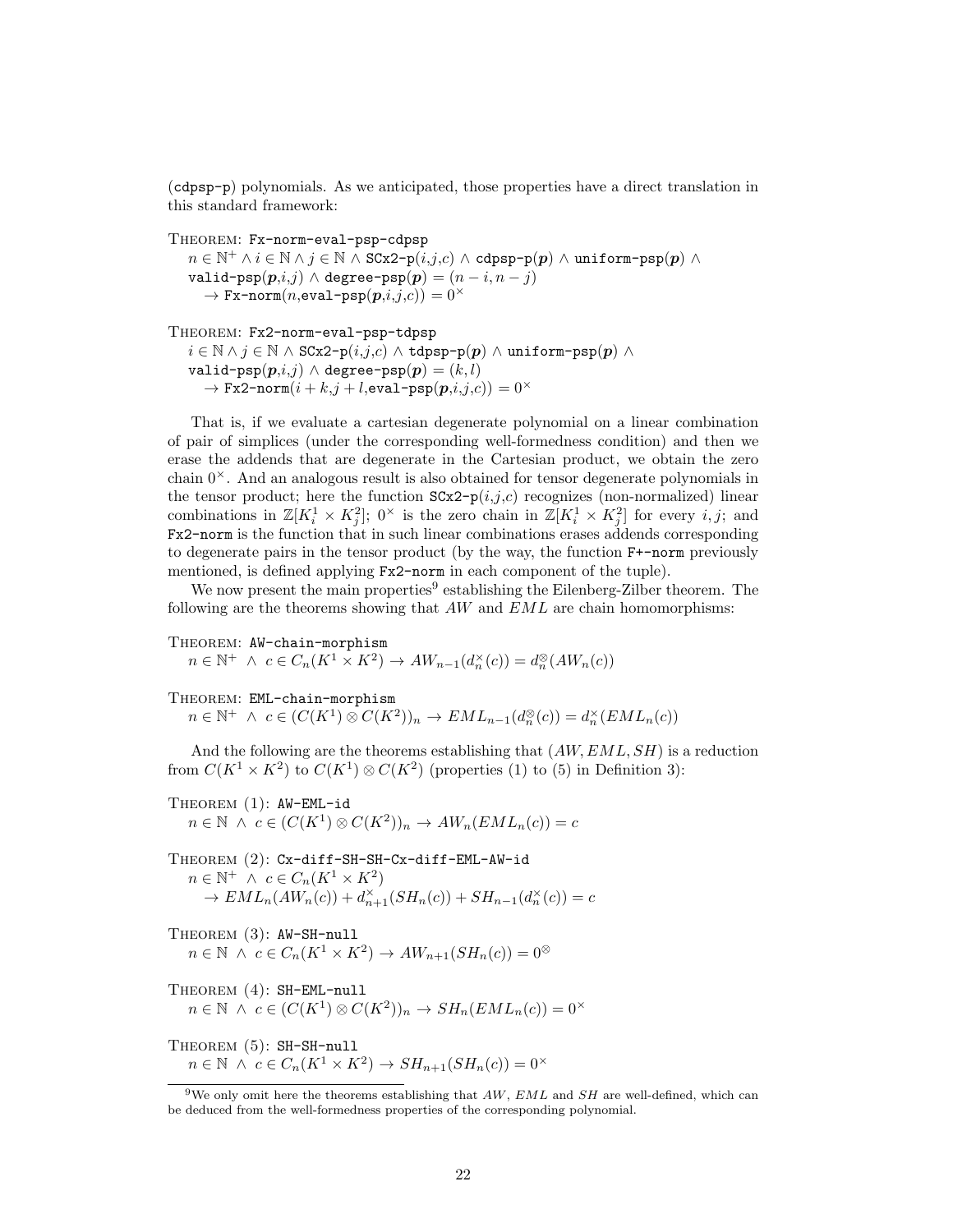All these properties are obtained directly from the corresponding polynomial properties in Section 3.3, applying the well-formedness properties of the polynomials  $AW_{n,i}$ ,  $\boldsymbol{EML}_{i,j}$  and  $\boldsymbol{SH}_n$ , the ring homomorphism properties of eval-psp and the above properties about the behaviour of eval-psp on cartesian and tensor degenerate polynomials. In the case of the chain morphism properties, we also need theorems relating the differentials defined in both frameworks.

#### 4.2 Functional instantiation on a universal simplicial set

The formalization we have just presented has been done for a pair of generic simplicial sets  $K^1$  and  $K^2$ . As defined for the formalization, the morphisms AW, EML and SH cannot be executed, since they depend on  $K^1$  and  $K^2$ , which were introduced by the encapsulation principle. But we can instantiate the whole construction for two concrete simplicial sets, and obtain executable versions of the morphisms. In particular, we have considered the *standard simplex*  $\Delta$  [16]. This simplicial set has some universal properties, since the simplicial identities are the unique constraints on it. In particular, any generic formula relating simplicial equalities will be faithfully drawn on  $\Delta$ . This simplicial set is defined as follows: n-simplices in  $\Delta$  are non-decreasing lists of  $n+1$  natural numbers; a face of index  $i$  consists in erasing the element at position  $i$ ; and a degeneracy of index  $i$  consists in repeating the element at position  $i$  in the list. In this way, a list is a degenerate simplex in  $\Delta_n$  if it contains two consecutive repeated elements.

To make the instantiation we have considered  $\Delta$  as the concrete version of both generic simplicial sets  $K^1$  and  $K^2$ , showing the correspondence between the functions of the generic formalization and those of the concrete instance. Then, the recognizer functions K1 and K2 are instantiated with the recognizer function of the set  $\Delta$ , Delta-K; the simplicial operators  $d1$  and  $d2$  (respectively  $n1$  y  $n2$ ) are instantiated with the face operator on  $\Delta$ , Delta-d (respectively the degeneracy operator Delta-n); and the recognizer functions for degenerate simplices K1d and K2d are instantiated with the recognizer function for degenerate simplices on  $\Delta$ , Delta-Kd. Finally, we also need to define how to instantiate the function Kxd, that checks if a simplex is degenerate in the Cartesian product  $K^1 \times K^2$ . In this case, that is  $\Delta \times \Delta$ , this happens when both components of a cartesian simplex have consecutive repeated elements in the same position.

Once given the functional substitution relating the generic functions and the concrete ones, the functional instantiation process builds (in an automatic way using definstance) concrete versions of all the remaining functions presented in the previous Section 4 and prove their properties. In this way, we have an instantiated version of the Eilenberg-Zilber theorem for the standard simplicial set  $\Delta$ .

#### 4.3 Certified programs and Kenzo running programs

Once the proof of the EZ theorem has been instantiated on the standard simplex  $\Delta$ , we can evaluate the different morphisms. We concentrate on the SH operator, being the more complex. Furthermore, we can make  $Kenzo$  compute the same examples, and then compare both results.

The test is running over the Cartesian product  $\Delta \times \Delta$ , and then applied over the chain with only one monomial, with coefficient 1 and generator  $((0, 1, \ldots, n), (0, 1, \ldots, n))$ (constructed by a function Delta1), belonging to  $C_n(\Delta \times \Delta)$ . You can find next the respective results obtained by ACL2 and by *Kenzo*, in the case  $n = 3$ .

ACL2 !>(Delta-SH 3 (Delta1 3)) ((-1 ((0 0 0 0 1) (0 1 2 3 3)))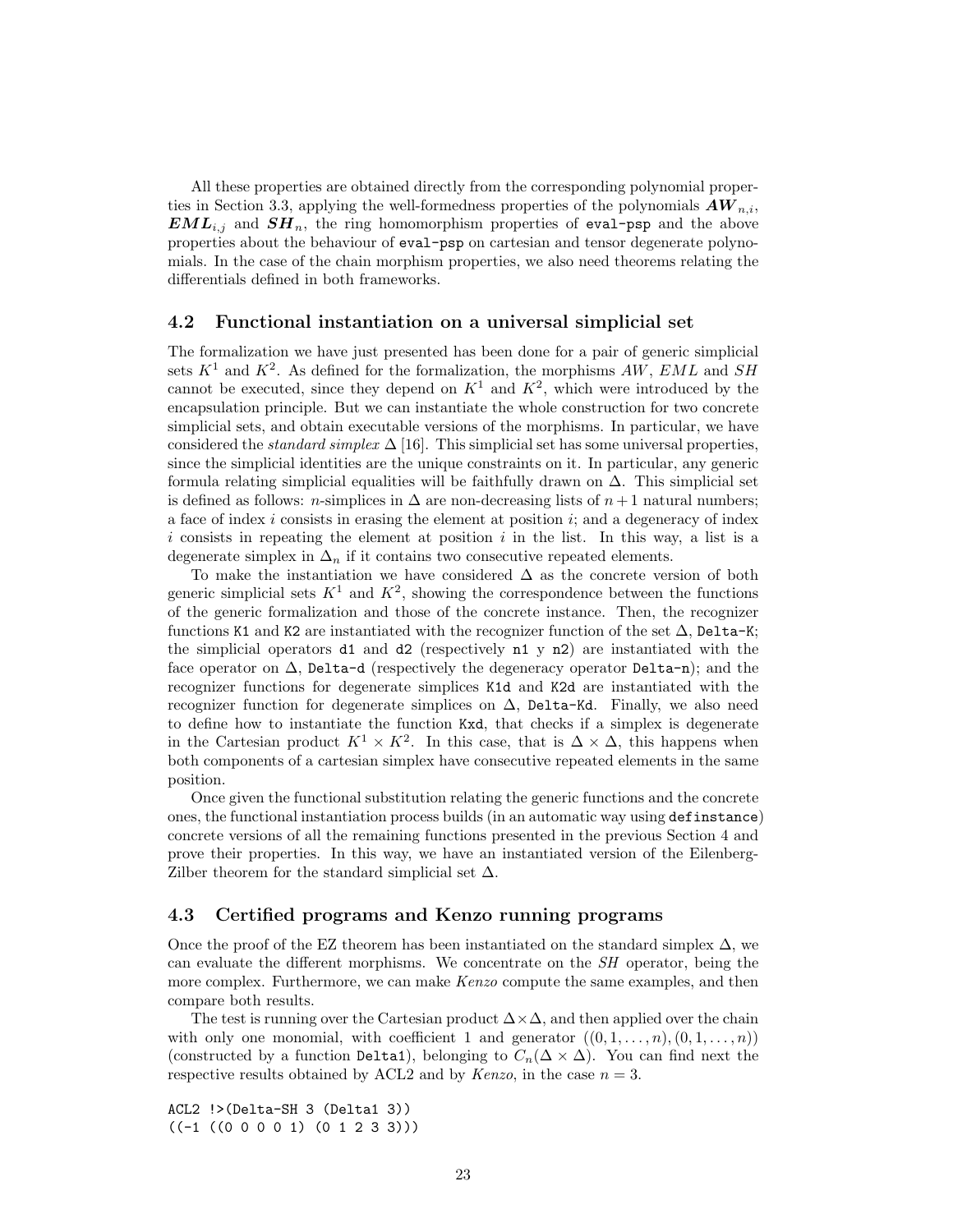```
(1 ((0 0 0 1 1) (0 1 2 2 3)))
 (-1 ((0 0 0 1 2) (0 2 3 3 3)))
 (-1 ((0 0 1 1 1) (0 1 1 2 3)))
 (1 ((0 0 1 1 2) (0 2 2 3 3)))
 (-1 ((0 0 1 2 2) (0 2 2 2 3)))
 (-1 ((0 0 1 2 3) (0 3 3 3 3)))
 (-1 ((0 1 1 1 2) (0 1 2 3 3)))
 (1 ((0 1 1 2 2) (0 1 2 2 3)))
 (1 ((0 1 1 2 3) (0 1 3 3 3)))
 (-1 ((0 1 2 2 3) (0 1 2 3 3))))
>(? shi 3 d3)
--------------------------------------------------{CMBN 4}
  <-1 * <CrPr 0 15 3-2-1 9>>
  <1 * <CrPr 1 15 3-2 11>>
  <-1 * <CrPr 1-0 7 3-2 13>>
  <-1 * <CrPr 2 15 3 15>>
  <1 * <CrPr 2-0 7 3-1 13>>
  <-1 * <CrPr 2-1 7 3 15>>
  <-1 * <CrPr 2-1-0 3 3 15>>
  <-1 * <CrPr 3-0 7 2-1 13>>
  <1 * <CrPr 3-1 7 2 15>>
  <1 * <CrPr 3-1-0 3 2 15>>
  <-1 * <CrPr 3-2-0 3 1 15>>
   ----------------------------------------------------------
```
Several remarks are worth mentioning. First, note the different representations used. In ACL2 a format purely list-based is employed. In Kenzo the internal representation of simplices in the Cartesian product is by means of a record  $(struct)$ ; the degeneracies are displayed explicitly (the string 3-2-1 stands for  $\eta_3\eta_2\eta_1$ ), while the simplices of  $\Delta$  are encoded arithmetically. For instance, the number 9 is representing the simplex  $(0, 3)$ , because  $2^0 + 2^3 = 9$  (in general, a non-degenerate simplex  $(a_0, a_1, \ldots, a_r)$  in  $\Delta_r$  is represented in Kenzo by  $\sum_{j=0}^{r} 2^{a_j}$ . Thus, in the Kenzo term <-1  $*$  <CrPr 0 15 3-2-1 9>> the first 0 is  $\eta_0$  in the first factor, the number 15 (=  $2^0 + 2^1 + 2^2 + 2^3$ ) is representing the  $(0, 1, 2, 3)$  simplex, so the first factor corresponds in ACL2 to  $(0 0 1 2 3)$ ; therefore the first monomial in the Kenzo expression is denoting the term at position 7 in the ACL2 list.

The reader can check that, up to representation, both programs are computing the same element of  $C_4(\Delta \times \Delta)$ . Evidently we can do better than a visual inspection; we can program an automated testing. To this aim, it is necessary to apply a domain transformation strategy to translate from Kenzo format to ACL2's one. This is not difficult, and in fact the harder part was programmed (and verified) in [15], where the way of internally encoding lists of degeneracies in Kenzo was analyzed. It turns out that that encoding is exactly the same as for simplices in  $\Delta$ , and so it is already solved.

Once Kenzo combinations are translated to ACL2's format, we can subtract one from another and if we get the zero combination, we ensure that ACL2 and Kenzo are computing exactly the same. In that way we have automatically checked that all the results around EZ (that is to say, all the computations with Alexander-Whitney, Eilenberg-MacLane and Shih morphisms) that can be computed by ACL2 coincide with those obtained from Kenzo.

With respect to performance, it is remarkable that the executable proof can get results up to dimension  $n = 8$ , in a standard laptop, before exhausting memory. On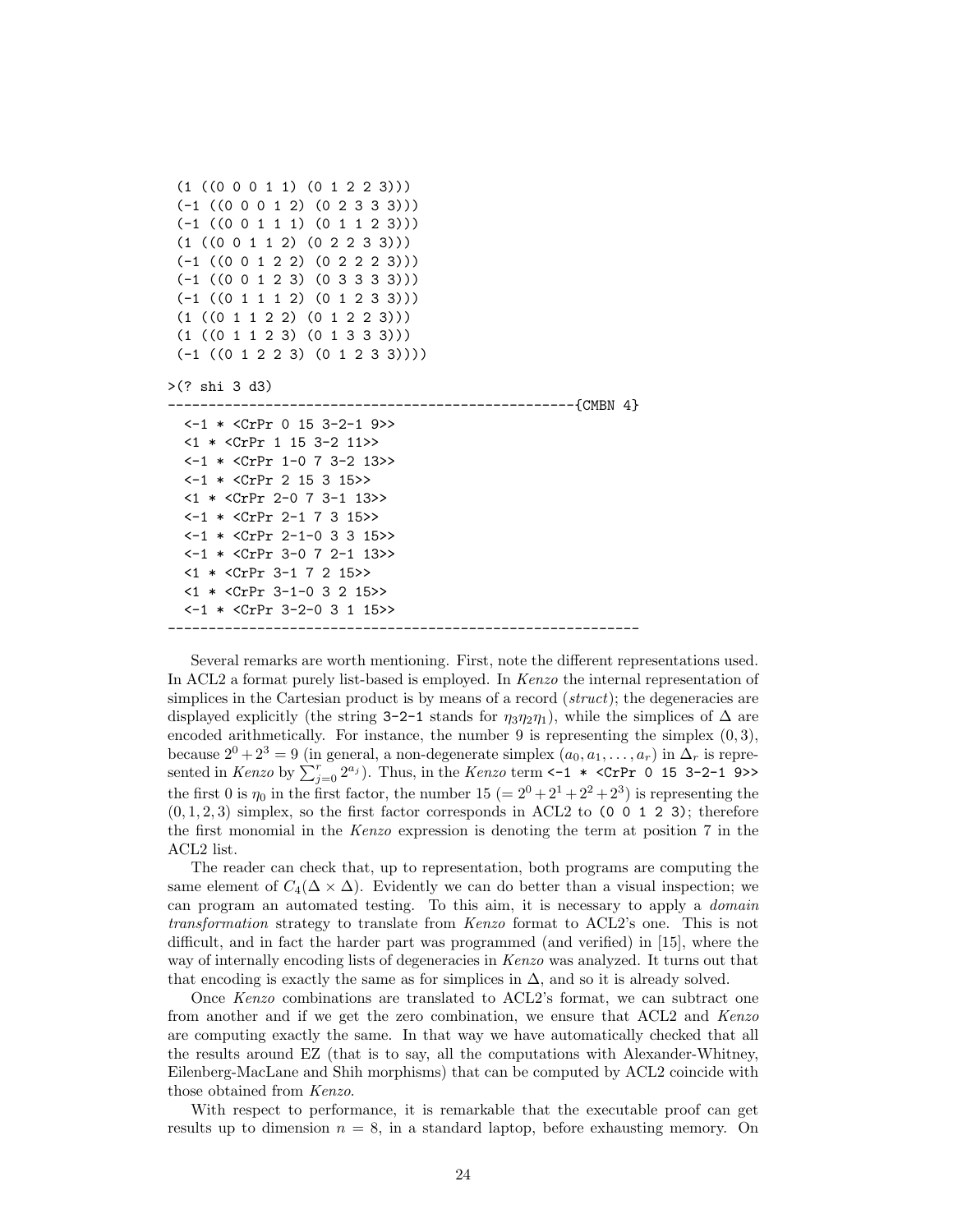the same computer, Kenzo reaches dimension  $n = 20$ . It is necessary to point out that our ACL2 proof was not devised with efficiency in mind: it is simply the translation of the most natural mathematical ideas. In particular, Kenzo benefits from the compact (arithmetic) representation of degeneracies lists and of ∆ simplices. This idea could be integrated in our ACL2 proof (as it was done in [15]), together with many other possible technical ACL2 improvements (compilation, guards, single-threaded objects, and so on; see [10]), getting a better ACL2 performance. We have not pursued this way, because our objective is not to compete with Kenzo, but building a verified counter-part that increases confidence in Kenzo results.

As a summary, from this experimental study we obtained clear evidence that the ACL2 proof is implementing exactly the same formulas appearing in Section 2, after the Eilenberg-Zilber theorem statement, and that the formulas are exactly the ones programmed in Kenzo.

## 5 Conclusions and future work

The Eilenberg-Zilber theorem is a central result in Simplicial Algebraic Topology, establishing a link between geometrical (Cartesian product) and algebraic (tensor product) concepts. The Eilenberg-Zilber theorem, when expressed in terms of reductions, has a companion algorithm that has been implemented in the computer algebra system Kenzo. In this paper, we have given a complete formal proof of the Eilenberg-Zilber theorem using the ACL2 theorem prover. Even if the formulas implemented in Kenzo cannot be directly translated to ACL2 (ACL2 is lacking of explicit iteration, and we are so forced to give recursive variants of the formula), experimental evidence has been provided showing that the ACL2 and the Kenzo implementations are behaviourally equivalent. Since the ACL2 programs are verified, trusting Kenzo results is now reinforced.

From a conceptual point of view, the notion of *bivariate simplicial polynomial* is the key of our approach. The simplicial polynomials machinery was also instrumental in the ACL2 proof of the Normalization Theorem [12], and it is now generalized to deal with pairs of natural transformations. The main contributions of simplicial polynomials are emulating symbolically higher-order notions (i.e. natural transformation between functors) and enhancing ACL2 with a kind of algebraic rewriting, that helps greatly the automation of proofs. Furthermore, executability allows unfolding recursive definitions of polynomials, and this was useful for conjecturing some lemmas which guided the proof of the main theorems.

From a technical point of view, some meta-rules have been included to deal with symbolic simplifying (so covering a potentially infinite number of simplification rules). In addition, some macros to generating instances of generic theories have been built. We hope this ACL2 technical achievements could be useful and inspiring for other developers of certified symbolic manipulation programs.

As for future work, a clear line is to apply the simplicial polynomials infrastructure to tackle other open problems in Computation Algebraic Topology, like the verification of Szczarba's twisting cochain [23] or the algorithmic solution of Adams problem on loop spaces [21]. Another research path could be to launch a project to get an efficient verified computing software for Topology; our ACL2 approach is mature enough to undertake this task. The first candidate would be the implementation of an algorithm computing the homology groups of finite simplicial sets, following ideas presented in [7].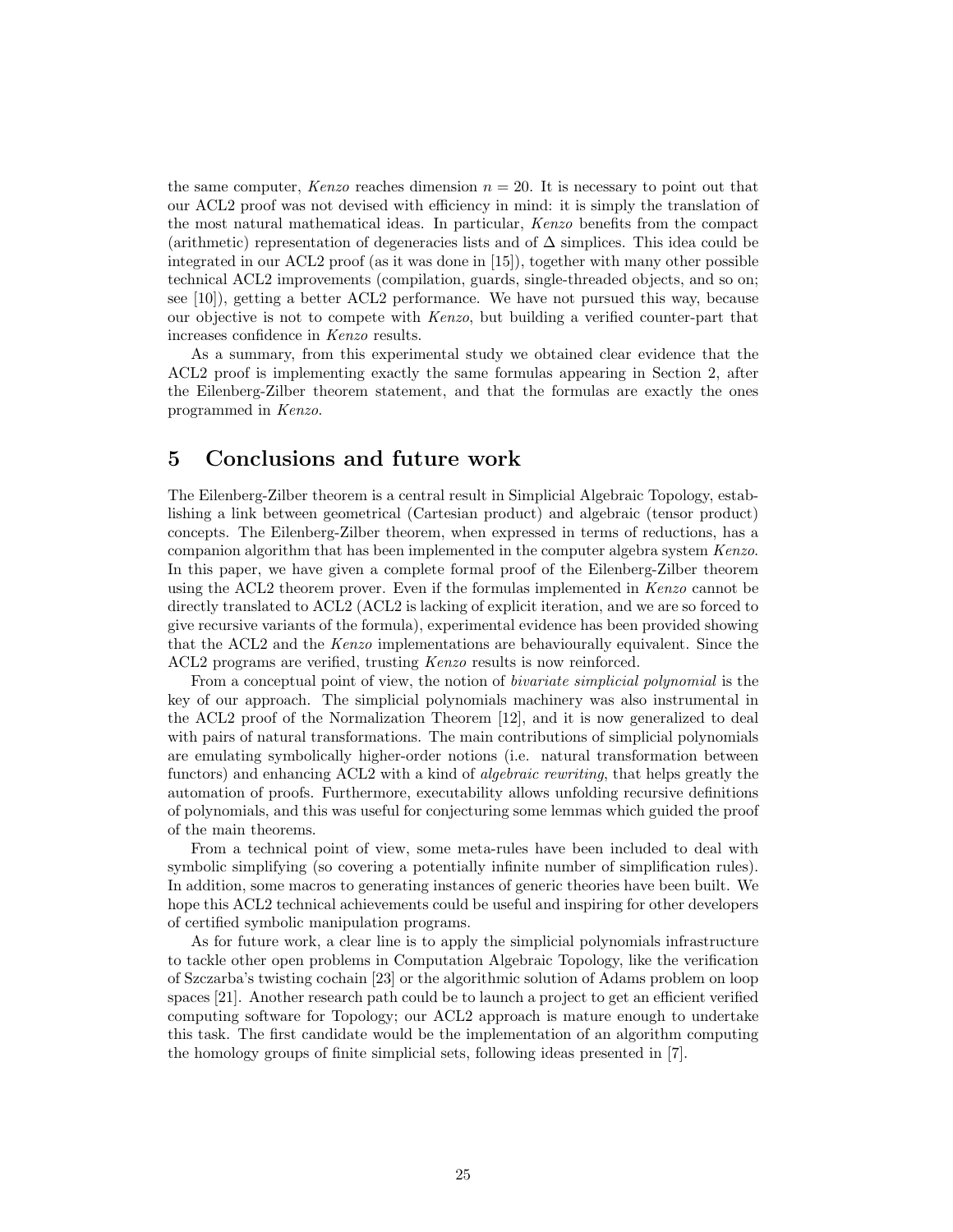## References

- [1] M. Andrés, L. Lambán, J. Rubio, J.-L. Ruiz-Reina, Formalizing Simplicial Topology in ACL2, Proceedings ACL2 Workshop 2007, University of Austin (2007) 34–39.
- [2] J. Aransay, C. Ballarin, J. Rubio, A Mechanized Proof of the Basic Perturbation Lemma, Journal of Automated Reasoning 40(4) (2008) 271–292.
- [3] J. Aransay, C. Ballarin, J. Rubio, Generating certified code from formal proofs: a case study in homological algebra, Formal Aspects of Computing 22(2) (2010) 193–213.
- [4] C. Domínguez, J. Rubio, Effective homology of bicomplexes, formalized in Coq, Theoretical Computer Science 412(11) (2011), 962–970.
- [5] X. Dousson, F. Sergeraert, Y. Siret, The Kenzo program, Institut Fourier, Grenoble, 1999. http://www-fourier.ujf-grenoble.fr/~sergerar/Kenzo/
- [6] H. Edelsbrunner and J. Harer, Computational topology: An introduction, American Mathematical Society, 2010.
- [7] J. Heras, M. Dénès, G. Mata, A. Mörtberg, M. Poza, V. Siles. Towards a certified computation of homology groups for digital images, Proceedings CTIC 2012, Lecture Notes in Computer Science 7309 (2012) 49–57.
- [8] J. Heras, M. Poza, J. Rubio, Verifying an algorithm computing Discrete Vector Fields for digital imaging, Calculemus 2012, Lecture Notes in Computer Science 7362 (2012) 215–229.
- [9] W.A. Hunt, M. Kaufmann, R.B. Krug, J Moore and E.W. Smith. Meta Reasoning in ACL2, Procedings TPHOLs 2005, Lecture Notes in Computer Science, 3603, 163–178.
- [10] M. Kaufmann, P. Manolios, J S. Moore, Computer-Aided Reasoning: An Approach, Kluwer, 2010.
- [11] L. Lamb´an, F.J. Mart´ın-Mateos, J. Rubio, J.-L. Ruiz-Reina, Applying ACL2 to the Formalization of Algebraic Topology: Simplicial Polynomials, Proceedings ITP 2011, Lecture Notes in Computer Science 6898 (2011) 200–215.
- [12] L. Lamb´an, F.J. Mart´ın-Mateos, J. Rubio, J.-L. Ruiz-Reina, Formalization of a normalization theorem in simplicial topology, Annals of Mathematics and Artificial Intelligence 64(1) (2012) 1–37.
- [13] L. Lambán, F.J. Martín-Mateos, J. Rubio, J.-L. Ruiz-Reina, Formalization of the Eilenberg-Zilber Theorem, 2012. http://www.glc.us.es/fmartin/acl2/eztheorem
- [14] Mart´ın-Mateos, F.J., Alonso, J.A., Hidalgo, M., Ruiz-Reina, J.L.: A Generic Instantiation Tool and a Case Study: A Generic Multiset Theory. Proceedings of the third international ACL2 workshop and its applications, (2002) 188–201.
- [15] F.J. Mart´ın-Mateos, J. Rubio, J.-L. Ruiz–Reina , ACL2 verification of simplicial degeneracy programs in the Kenzo system, Proceedings Calculemus 2009, Lecture Notes in Artificial Intelligence 5625 (2009) 106–121.